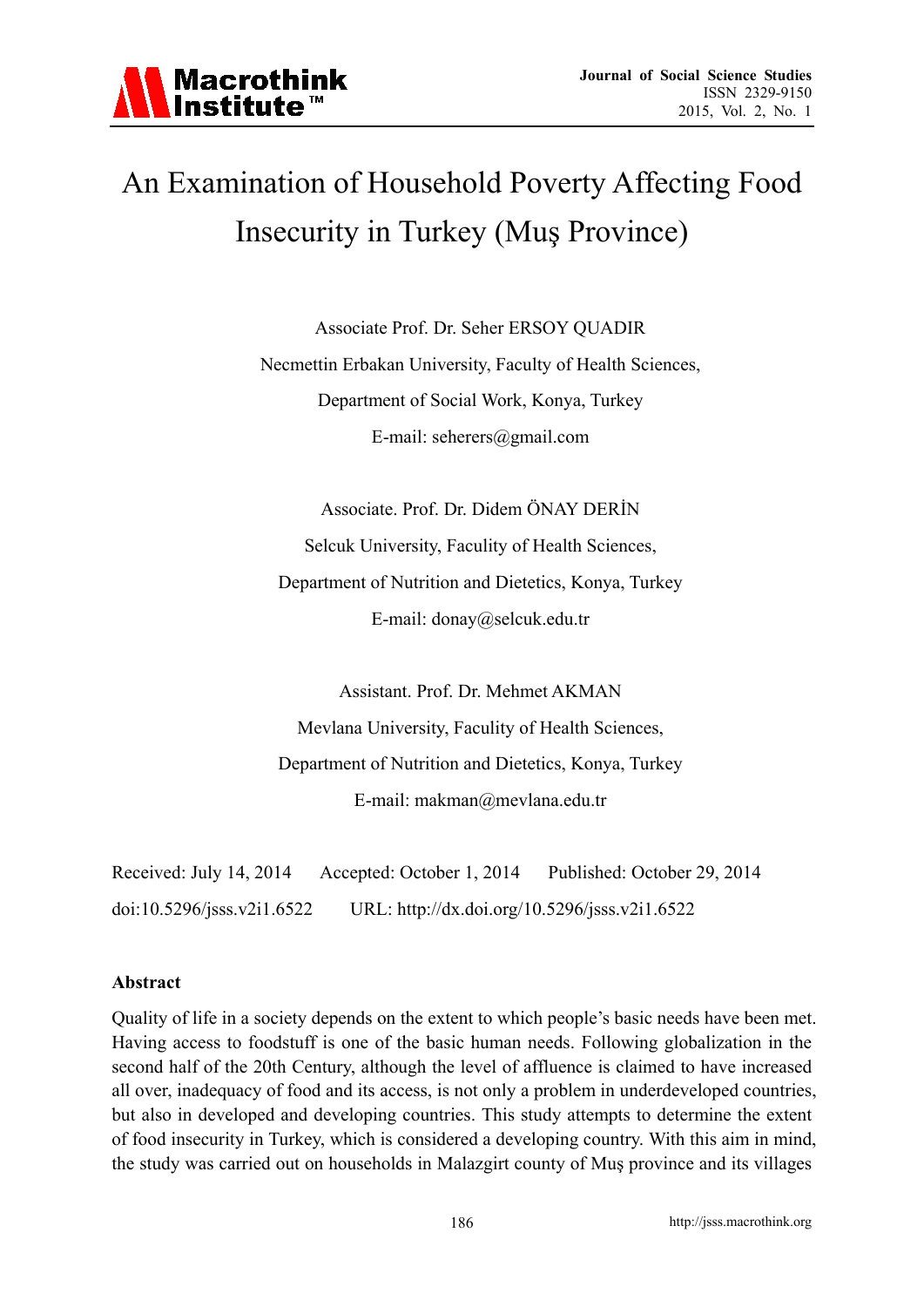# Macrothink<br>Institute™

in the Eastern Anatolia region, where poverty is very intensely experienced (both in urban and rural areas). In order to collect data, "United States Household Food Insecurity Access Scale" (HFIAS) was used. Based on this study, 71.0% of the sample group accepts "extreme hunger food insecurity" rarely, 16.8% accepted "partial hunger food insecurity" rarely and 12.2% frequently accepted "slight (without hunger) food insecurity". In this study, the relation between food insecurity was also examined. It was determined that women accepted food insecurity without hunger ( $p<0.001$ ) and with partial hunger ( $p<0.01$ ) more compared to males. It was found that food insecurity was strongly related to all income levels  $(p<0.001)$ . On the other hand, monthly food expense was partially related ( $p<0.05$ ) with hunger. It was determined that food insecurity with extreme hunger was experienced more intensively as the number of household increased (p<0.05).

**Keywords:** Poverty, Food insecurity, Household

#### **1. Introduction**

Food security is a situation that exists when all people, at all times, have physical, social and economic access to sufficient, safe and nutritious food that meets their dietary needs and food preferences for an active and healthy life (FAO, 2003). From a broader point of view, food poverty can be considered not only as meeting mere physical requirements assessed on the basis of minimal cost of living but also means accessing or consuming socially acceptable amount and quality of food (Dowler, 2003).

"Food insecurity" is synonymous to "food poverty" and results from physical inadequacy of food, socioeconomic poverty in having access to adequate amount of food or from inadequate intake of food (Gutherie & Nord, 2002; Chenoweth, 2007). Therefore, families with no purchasing power and with inadequate income suffer from malnutrition problems, which prevents the society from leading a healthy life with a capacity to work and increase economic and social wealth (Kocakayta, 2007). Therefore, food insecurity is considered as a part of the concept of poverty; moreover, it is seen as the fundamental factor in poverty. The World Bank and Turkish Institute of Statistics (TÜİK) categorize lacking income level to afford even basic needs as absolute poverty, and having difficulty in meeting social needs (public transportation, health, education and cultural activities) as relative or humanistic poverty (Sallan-Gül, 2002; Ensari, 2010). The number of child and adult poor individual is 1 billion 200 million all over the world, this means that one out of five people around us is poor. Besides, all over the world, 47 million of 600 million children who live under the poverty threshold are in OECD (Organization for Economic Co-operation and Development) countries (total 33 countries). Among OECD countries relative poverty rate is 26.2% in Mexico, 22.4% in the U.S., 20.5% in Italy, 19.8% in the UK and 19.7% in Turkey. Besides, in developing countries 200 million children younger than age 5 struggle to live under absolute poverty threshold (World Children of the New Millennium on World Children's Day: Numerical Children Warning Report, 2011). Therefore, under-nutrition and malnutrition are important wealth and health problems not only in underdeveloped countries with high population but also in developing and developed countries alike at a slightly different level.

The current study emphasizes several criteria that determine absolute poverty level, which symbolizes food insecurity. According to the first criterion, absolute poverty is calculated based on daily minimum calorie needs. In this case, the calculation is based on the amount of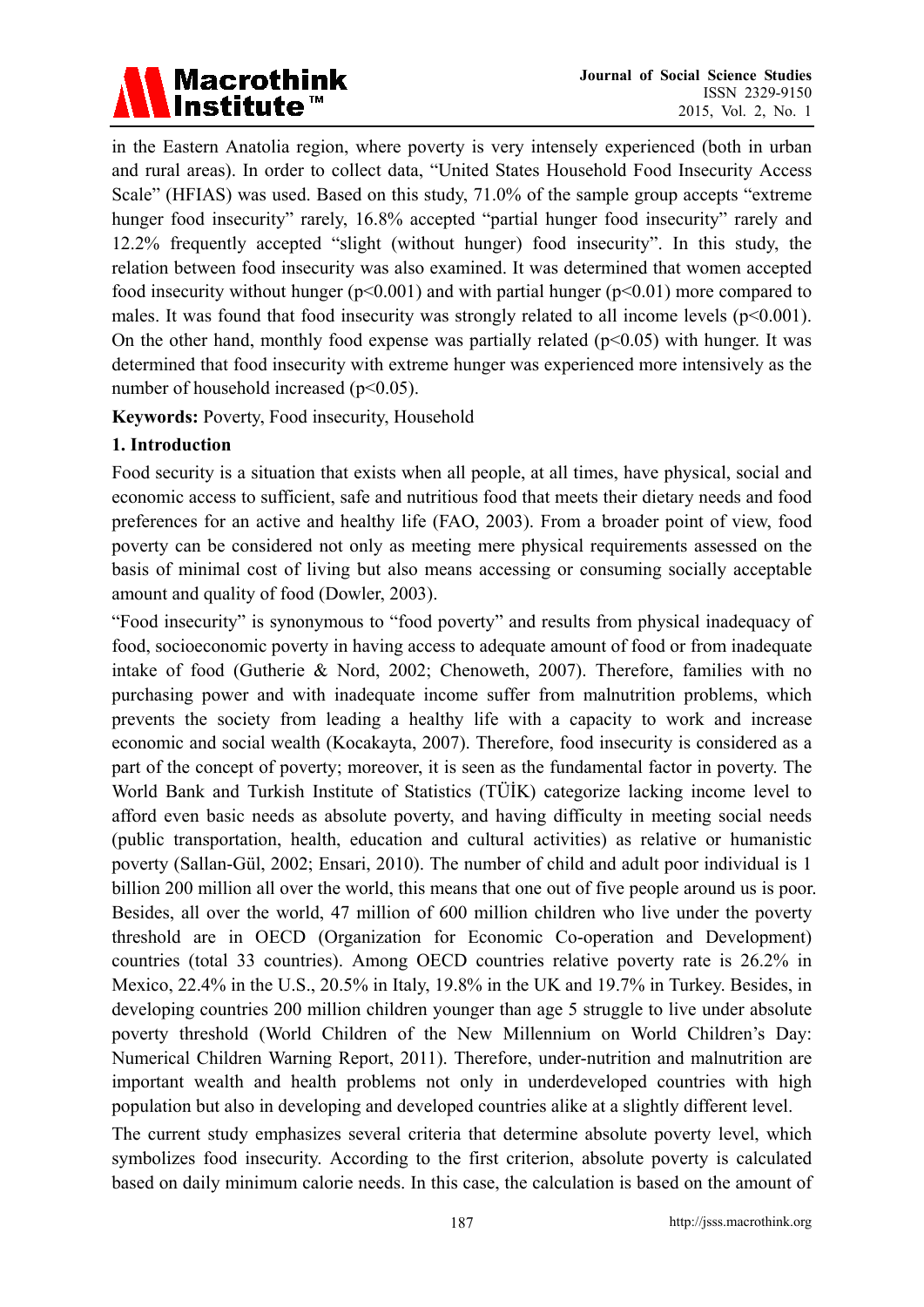

calories (2800-3000 k/cal which depending on the characteristics of work increases up to 3200-3800 k/cal for those performing hard labour) an adult needs to take daily and those who cannot afford to buy 2350 k/cal of food with their daily income are identified as suffering from "absolute poverty" (Avşar Kurnaz, 2007; Caldwell et al., 2011). However, this amount can change according to socio-economic structures and geographical conditions of countries. In developed countries it is 3390 calories, in developing countries it is 2480 calories and in underdeveloped countries it is calculated as 2070 calories. These amounts are calculated based on the means of annual food prices in the currency of the country and the poverty thresholds (Kalınkara, 2011).

The second criterion that determines absolute poverty is the size of the family and the lowest amounts of goods and services to be consumed. The third criterion is the price of goods and services which determines the amount of expenses required to fulfil the needs. Based on these, poverty threshold is a certain amount of money expressed in a particular currency. Therefore, those earning less than poverty threshold are classified as poor and those who earn more than this amount are categorized as not poor. (Öztürk & Çetin, 2009). Concordantly, between the years 1981 and 2001 the World Bank indentified those whose daily income was less than \$2 as relatively poor and those who earn less than \$1 a day were considered absolutely poor (below the poverty threshold) (World Bank, 2001). The absolute poverty level calculations were determined based on \$1.25 for the years between 2005 and 2020 (Arpacıoğlu & Yıldırım, 2011). The mentioned threshold can vary depending on the development level of the country. For example, this threshold is determined to be \$2 for Latin America and Philippines, \$4 for the group which includes the Eastern European countries and Turkey, as well, and \$14.40 for developed industrial countries (DPT, 2001).

Besides, although the absolute poverty level is determined based on the amount of calories in daily diet, the quality and diversity of food in the diet are also indicators of whether people eat a healthy and adequate diet. The cheapest sources of calories for consumers are fats and carbohydrates. If just meeting energy requirements would be sufficient to lead a healthy life, people would be able to get sufficient amount of food with less than \$1 a day. However, vegetables, milk products, meats and fruits are the healthiest groups of food and people need to spend more than \$20 a day for a sufficient diet (Finke et al., 1996).

As the amount of income decreases, families' purchasing power to buy meat, chicken, fish, milk and dairy products and even legume which are rich in protein, group B vitamins, iron, zinc and calcium decreases. Not taking adequate amounts of protein, carbohydrates, vitamin and minerals regularly leads to lassitude, fatigue, concentration disorder and some temporary and permanent diseases. Besides, given that brain development starts in the fetal period and continues to develop fastest in the first three years after birth, not taking iodine, iron, zinc, folic acid, vitamin  $B_{12}$ ,  $B_6$ , E and A and essential fatty acids adequately increases the risk of giving birth to mentally impaired children (Baysal, 2003).

As a matter of fact, in a study by Jensen and Manrique (1998) in which they examined the food demand levels of the household of different income levels in the rural parts of Indonesia, it was determined that household with low income could not frequently afford to buy milk and dairy products and could never buy meat and meat products. Moreover, it was also found that compared to other income groups they tended to purchase more of rice and fish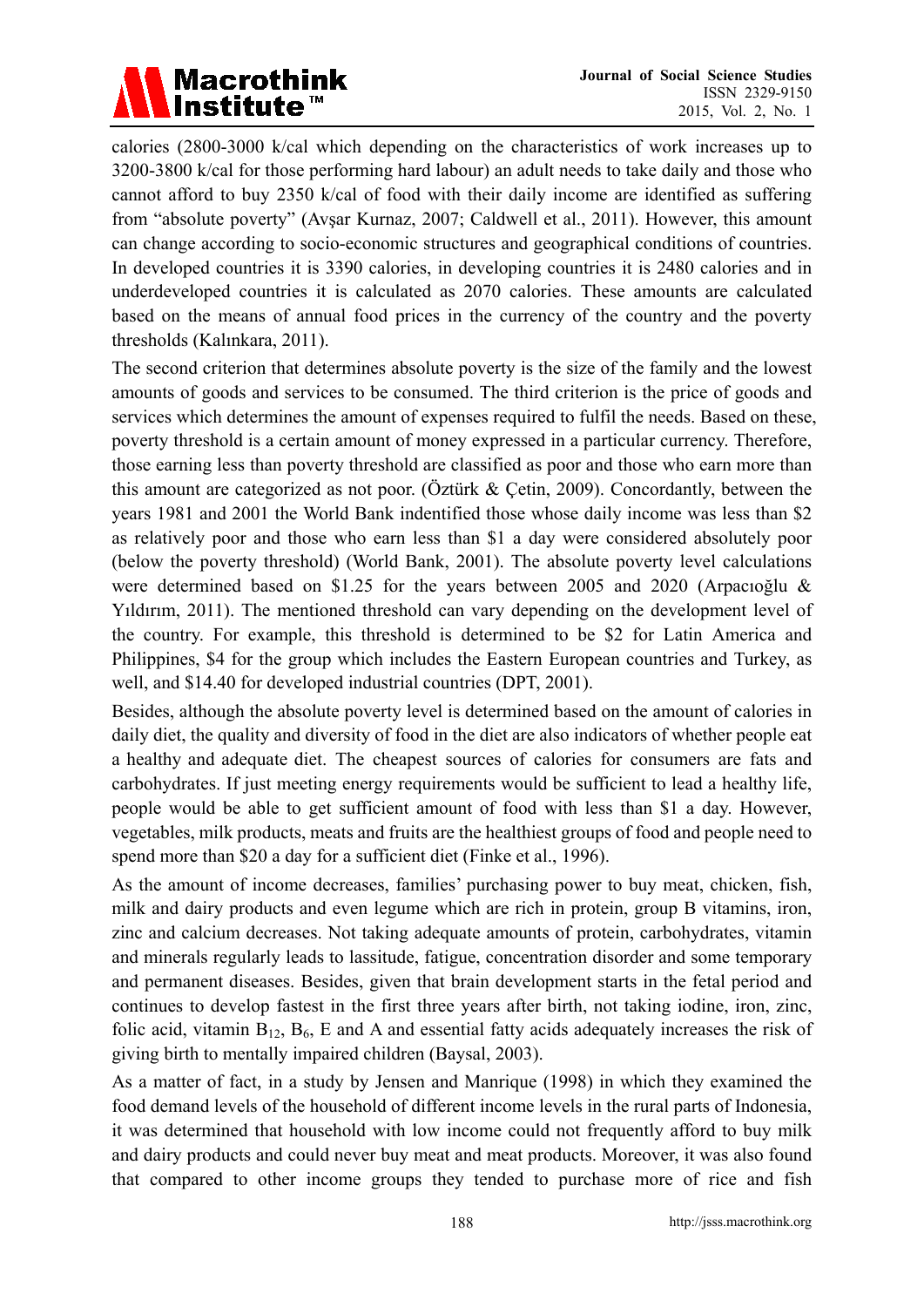

comprising the second level food group. In another study carried out in Bangladesh, within the scope of a project developed to decrease poverty in the years 2002-2004-2006 (CFPR: Challenging the Frontiers of Poverty Reduction), initially the most disadvantaged group was determined. With the aids provided, it was determined that the diets of beneficiaries did not only include more food varieties but also included significant amount of food of animal origin. Apart from that, total energy and protein intake increased as well (Haseen & Sulaiman, 2007). These cases indicate that as the income levels of people rise, their opportunities to eat adequate and healthy food also increase.

#### *1.1 Estimations of Food Insecurity in Turkey*

Thanks to the economic development in the last 15 years, Turkey is now the  $16<sup>th</sup>$  largest economy in the world. According to household budget survey data from 1994 and 2003, it was determined that the share of food expenses within the income decreased during this period. In other words, it was found that purchasing power of the people increased with increasing income (Kalyoncu, 2009). Daily purchase indicator per person in the poverty research by TUIK (Turkish Statistics Institution) between 2002 and 2009 reflects a similar situation. While the rate of people whose daily purchasing power per person is lower than \$2.15 was 3.04% in 2002 this rate was estimated to be 0.22% in 2009 (Table 1). Based on \$4.3 poverty threshold, the 2002 poverty rate decreased from 30.30% to 4.35% in 2009 (TÜİK, 2012a).

| <b>Poverty</b>                                        | <b>Individual Poverty Rate, Global (%)</b> |       |             |       |       |           |       |       |  |
|-------------------------------------------------------|--------------------------------------------|-------|-------------|-------|-------|-----------|-------|-------|--|
| <b>Threshold Methods</b>                              | 2002                                       | 2003  | 2004        | 2005  | 2006  | $2007(*)$ | 2008  | 2009  |  |
| Food poverty (hunger)                                 | 1.35                                       | 1.29  | 1.29        | 0.87  | 0.74  | 0.48      | 0.54  | 0.48  |  |
| Poverty $(food + non-food)$                           | 26.96                                      |       | 28.12 25.60 | 20.50 | 17.81 | 17.79     | 17.11 | 18.08 |  |
| Less than \$1 a day per<br>person                     | 0.20                                       | 0.01  | 0.02        | 0.01  | 3.4   | 3.4       | 3.4   | 2.7   |  |
| Less than $$2.15$ a day per<br>person                 | 3.04                                       | 2.39  | 2.49        | 1.55  | 1.41  | 0.52      | 0.47  | 0.22  |  |
| Less than \$4.3 a day per 30.30 23.75 20.89<br>person |                                            |       |             | 16.36 | 13.33 | 8.41      | 6.83  | 4.35  |  |
| relative<br>based<br>Expense<br>poverty $(1)$         | 14.74                                      | 15.51 | 14.18       | 16.16 | 14.50 | 14.70     | 15.06 | 15.12 |  |

Table 1. Individual poverty rates based on poverty threshold methods in Turkey 2002-2009 (TÜİK, 2008; TÜİK, 2010; TÜİK, 2012a)

*(\*) From the year 2007onwards, new population projections are used.* 

*(1) Equivalent consumption per person was based on 50 per cent of median value.* 

As shown in Table 2 below, although there has been decrease in individual poverty rates, there is an obvious inequality in income distribution. As of 2011, Turkish population were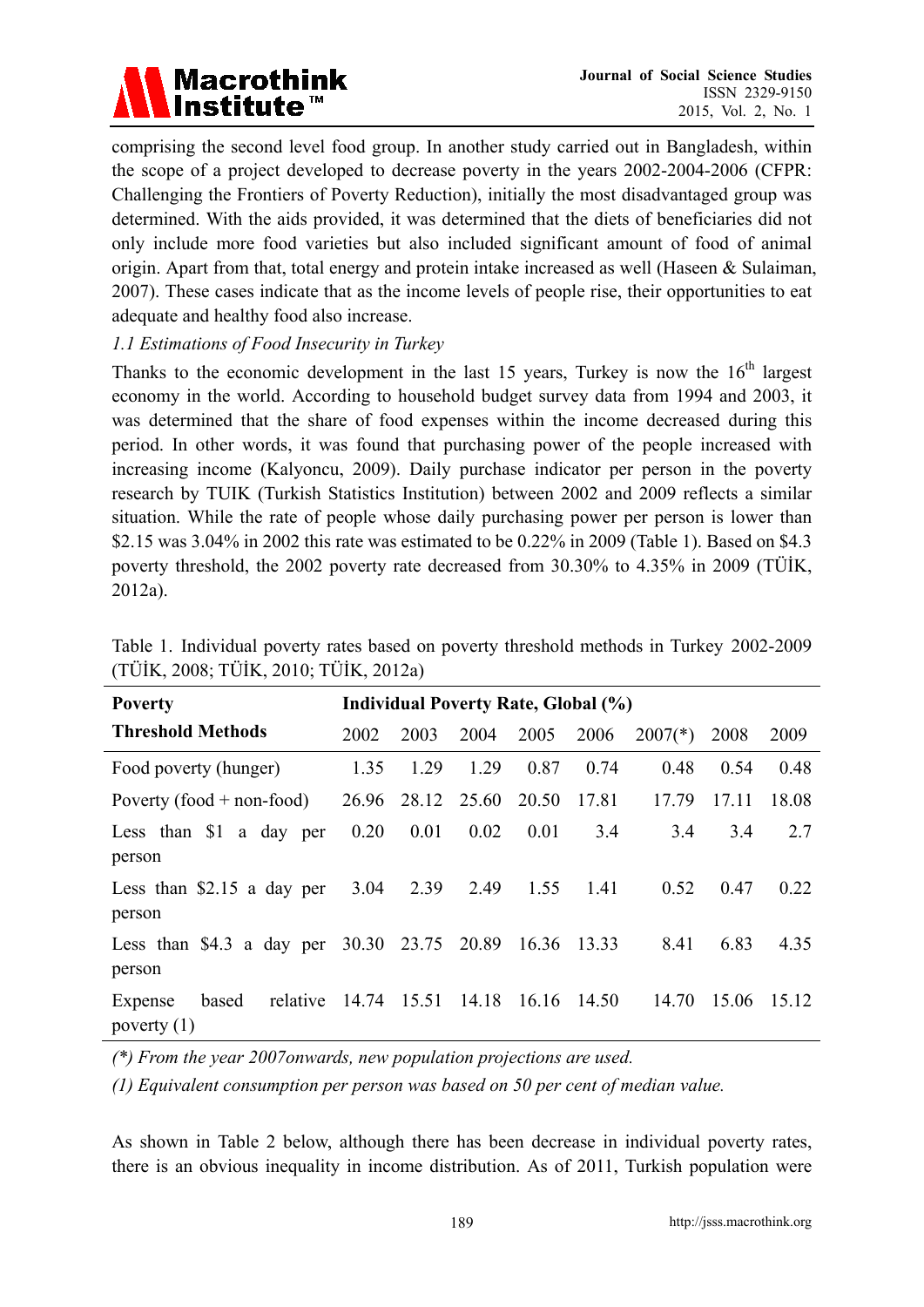

grouped into five based on household income and while the share of the last group, which has the highest income, was 46.7% of the total income, the rate the lowest group received from total income was 5.8%. Accordingly, the share of the highest 20 percent group is 8 times as much as the share of the lowest 20 percent group (Table 2). Besides, according to accommodation units the Gini coefficient was estimated to be 0.404 (TÜİK, 2012b). When the Gini rate is closer to 1, the inequality between accommodation units increased and the inequality decreased as the rate gets closer to 0. In this case, Turkey is to be considered as a country with serious levels of inequalities. The results of the study by Oğuz et al. (2012) in which they examined income distribution in agricultural enterprises in Konya province supports the mentioned inequality. The Gini rate among the examined catchment areas was found to be 0.50 for the Central Anatolia agricultural plain, 0.52 for Inner Aegean Agricultural plain and 0.57 for the Lakes Region agricultural plain.

|                                                   |       | <b>Turkey</b> |       | Urban | <b>Rural</b> |       |
|---------------------------------------------------|-------|---------------|-------|-------|--------------|-------|
| <b>Quintiles Individual Groups</b>                | 2010  | 2011          | 2010  | 2011  | 2010         | 2011  |
| Total                                             | 100.0 | 100.0         | 100.0 | 100.0 | 100.0        | 100.0 |
| The first quintile $(*)$                          | 5.8   | 5.8           | 6.3   | 6.2   | 6.2          | 6.1   |
| The second quintile.                              | 10.6  | 10.6          | 11.0  | 10.8  | 11.0         | 10.9  |
| The third quintile                                | 15.3  | 15.2          | 15.3  | 15.2  | 15.7         | 15.7  |
| The fourth quintile.                              | 21.9  | 21.7          | 21.6  | 21.5  | 22.8         | 22.5  |
| The last quintile $(*)$                           | 46.4  | 46.7          | 45.7  | 46.2  | 44.3         | 44.8  |
| Gini coefficient                                  | 0.402 | 0.404         | 0.389 | 0.394 | 0.379        | 0.385 |
| The last quintile / The first quintile $(180/20)$ | 8.0   | 8.0           | 7.3   | 7.4   | 7.1          | 7.4   |

Table 2. Order of annual household disposable income distribution (quintiles) in Turkey, 2010-2011 (TÜİK, 2012b)

Not: Incomes reference periods are the previous calendar year.

(\*) Individuals are designated in ascending order based on equivalent household disposable incomes in 5 groups, "The first quintile group" is the group with the lowest income; "The last quintile group" defines the group with the highest income.

The difference among socio-economic groups in question is more marked in the lower income groups; it is also seen in the "Multidimensional Poverty Index" which the United Nation started to use instead of the human poverty index since 2010. According to this index, 0.21% of the population live with a daily income less than \$2.15, 2.6% of the population live with daily income lower than \$1.25. Therefore, when we speak of inequality in income distribution in Turkey, we can mention inequality not only between high and low level but also between low and middle income level (Kızılaslan et al., 2012).

Besides, inequality of income distribution in Turkey varies depending on the region and on the size of residential area. It was seen that the absolute and relative poverty rates had been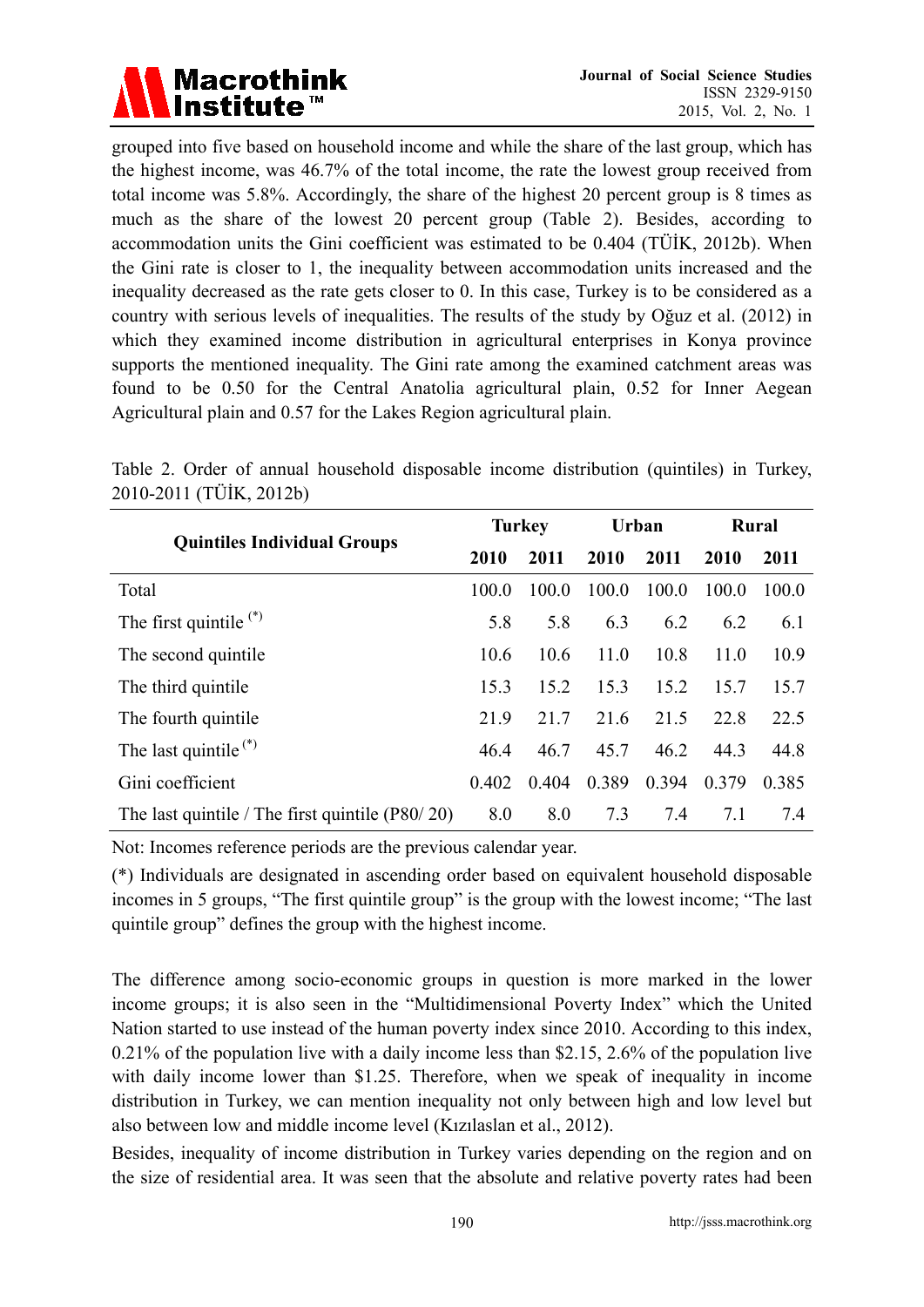

higher in the Black Sea, the Eastern Anatolia and the Southeastern Anatolia Regions (Günindi Ersöz, 2003; Çabuk Kaya, 2006; Koç & Gül, 2006). It was also found that there were regional differences between average incomes of waged workers. For example, according to the results of 2010 Income Structure Survey (ISS), the average gross income is the lowest in the Southeastern Anatolia region (Demir Şeker & Küçükbayrak, 2012). According to the recent data, 30% of the children in the Eastern Anatolia face chronic malnutrition and extreme emaciation, which was found to be 10% in the West (World Children of the New Millennium on World Children's Day: Numerical Children Warning Report, 2011). Therefore, the developmental differences between regions and provinces and increasing poverty cause the isolation of large groups of people from economic, political and social life. This leads to increasing difference between the rich and the poor in terms of life standard, social polarization and the spread of the feeling of "hopelessness" among disadvantaged groups (Günindi Ersöz, 2003).

In this case, the existence of our citizens who have to survive with money below poverty and hunger threshold cannot be denied. As a matter of fact, according to TÜİK (2011b) data, 16.9% of the population is under the risk of poverty, the rate of those under constant risk of poverty is 18%, which means a population of 13.2 million. Thus, among the OECD countries, Mexico has the largest poor population, which is followed by the US and Turkey, respectively (Saner et al., 2012).

Therefore, in this study, our aim is to determine the food insecurity level of vulnerable people who live below normal conditions in Turkey. Thus, the study was carried out in the city center and villages of Malazgirt county of Muş province, which is located in the Eastern Anatolian Region where poverty is experienced very heavily (both in the rural and urban area). The food insecurity feeling levels were examined in terms of their gender, age, amount of income and the number of family members.

#### **2. The Method and Means of Study**

#### *2.1 The Scope and Sample of the Study*

The population sample of the study comprised of the parents of the students from 28 different close villages attending regional primary boarding school in Malazgirt county of the relatively poor Muş province (located in the Eastern Anatolia Region of Turkey) in 2010. Parents of 345 students who were randomly chosen among the students at the school constituted the sample of the study.

#### *2.2 Means of Data Collection (Study Design: Survey Instrument)*

The study was designed in the general survey model. The questionnaire technique was used to obtain data for the study. The questionnaire forms distributed to 345 students who were chosen with random sampling method were filled in by their parents. In the questionnaire, apart from the questions to determine demographic characteristics of the participants, United States Household Food Insecurity Access Scale (HFIAS) which was developed by Coates et al. (2007) was used to determine their food insecurity levels (Table 3). The 9-item scale shown in Table 3 was adapted from an 18 item questionnaire which was developed and administrated to the whole public by researchers at Economic Research Service (ESR) at the United States Department of Agriculture in 1995 to determine food security of American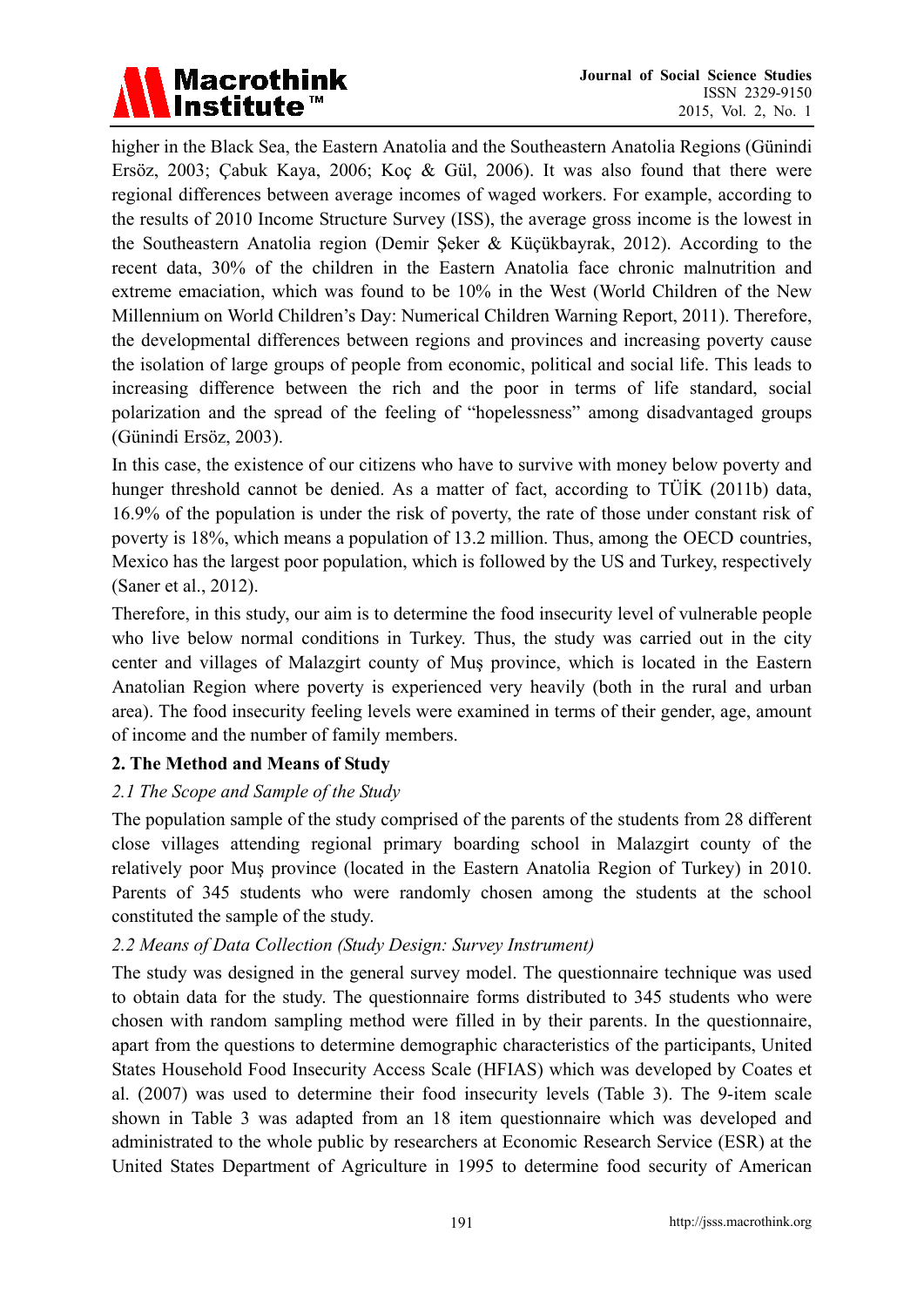

household. With this scale, a series of questions were directed to individuals about their experiences and behaviors in order to classify household according to their difficulties in meeting food needs (Gutherie & Nord, 2002). The questions in the questionnaire had agree (Yes) or disagree (No) options. Those who accepted to have food insecurity were further asked about the frequency they experienced this insecurity. To determine the severity of food insecurity, frequency levels were scaled as follows: 1= "Rarely" (once or twice in the last four weeks), 2= "Sometimes" (three to ten times over the last week) and 3= "Frequently" (more than four times over the last week). If the questionnaire is intended to measure food insecurity over a year, it is to be repeated for 12 months and aggregations are to be taken for each question separately. Since this study was carried out to determine the situation in a limited area, food insecurity data for a month were used.

Table 3. Adapted U.S. household food security survey module (US HFSSM)<sup>1</sup>

1 Were you worried that your food would run out before you had money to buy more?

A) Yes B)  $\text{No} - \text{Go}$  to question 2<sup>2</sup>

1a How often did this occur? <sup>3</sup>

1) Often 2) Sometimes 3) Rarely

2 If the food you had didn't last, did you not have enough money to buy more?

3 Did you have to eat the same foods daily because you did not have money to buy other foods?

4 Have you or any other adult in your household cut the size of your meals because you did not have enough money to buy food?

5 Did you skip some of your daily meals because you did not have enough money for food? $4$ 

6 Did you ever eat less than you felt you should because you did not have enough money to buy food?

7 Were you ever hungry and did not eat because you did not have money to buy enough food?

8 Did you lose weight because you did not have enough money to buy food?

9 Did you or another adult in your household ever not eat for a whole day because you did not have enough money to buy food?

<sup>1</sup> Time frame of reference for all the questions was the last 12 months.

<sup>2</sup> All questions had this response format.

 $3$  Follow-up question applied to all questions excepting question 8.

4 Daily meal: breakfast, lunch, tea or dinner.

#### *2.3 HFIAS Reliability*

As a result of statistical analysis with regard to the reliability of HFIAS, the reliability of the scale was calculated to be Alpha  $= 0.796$ . This value indicates that the scale has a good reliability level.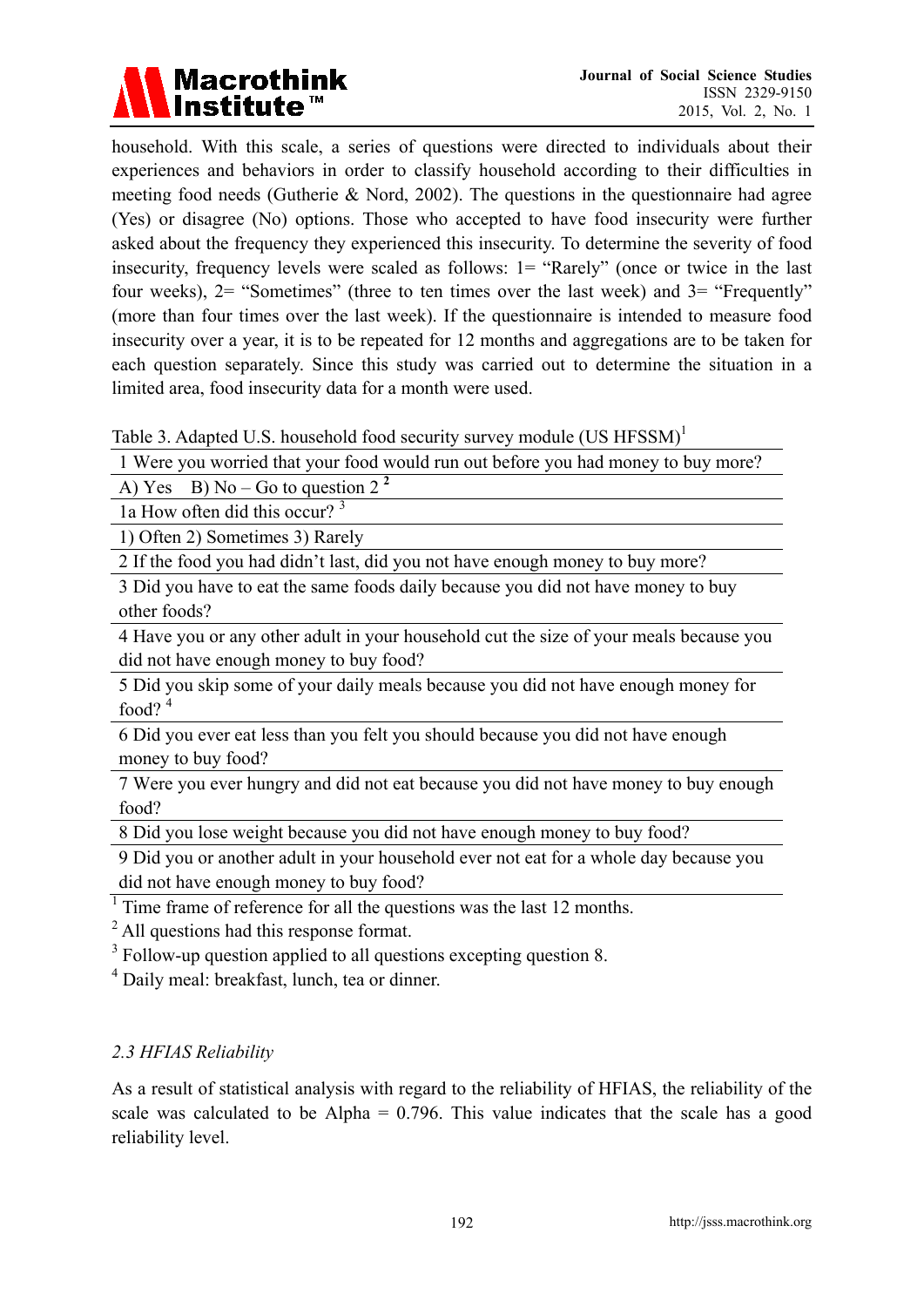

#### *2.4 Data Analysis*

In this study, first, the level of household food insecurity participants accepted were interpreted after tabulation according to mean scores. Besides, Pearson Correlation Coefficient was calculated in order to determine whether individuals' food insecurity acceptance levels were related to each other and related with demographic variables (gender, age, monthly income, monthly food expense and the number of household).

#### *2.5 Demographic Features of the Sample Group*

Exactly 59.4% of the individuals in the study were female, 40.6% were male. More than half of the sample were (67.0%) primary school graduates or less educated. Besides, 37.4% of the participants were aged between 31-40 ages, 35.9% were 41 years old and over, 26.7% were 30 years old and less. The number of individuals in the household were 6 to 8 in 35.6% and 35.1% of the household included 9 and more people. Monthly household total income ranged between 301-600 TL for 39.1%, 38.3% earned 300 TL and more and 22.6% had 601 TL and more monthly income (Table 4).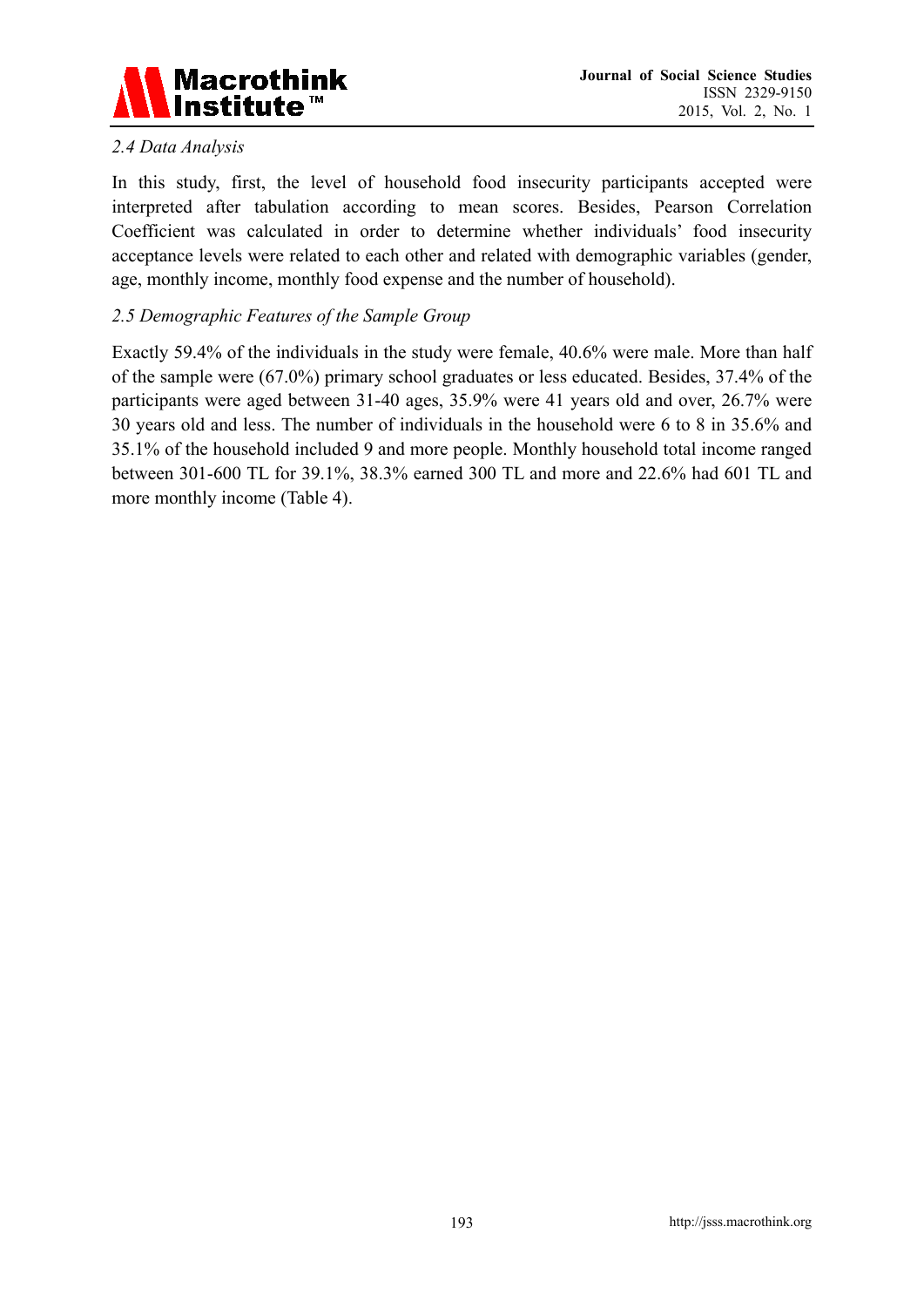

| Table 4. Demographic characteristics of the sample $(n=345)$ |  |  |  |  |  |
|--------------------------------------------------------------|--|--|--|--|--|
|--------------------------------------------------------------|--|--|--|--|--|

| Gender                                              | n   | $\frac{0}{0}$ |
|-----------------------------------------------------|-----|---------------|
| Female                                              | 205 | 59.4          |
| Male                                                | 140 | 40.6          |
| <b>Education Level</b>                              |     |               |
| Primary school graduates or lower                   | 231 | 67.0          |
| Secondery school graduates                          | 80  | 23.2          |
| High school and equivalent graduates                | 27  | 7.8           |
| University graduates or higher                      | 7   | 2.0           |
| Age                                                 |     |               |
| 30 years old and less                               | 92  | 26.7          |
| Between 31 to 40 ages                               | 129 | 37.4          |
| 41 years old and over                               | 124 | 35.9          |
| The number of individuals in the household          |     |               |
| 5 or less                                           | 101 | 29.3          |
| Between 6 to 8                                      | 123 | 35.6          |
| 9 or more                                           | 121 | 35.1          |
| Monthly household total income (TL*)                |     |               |
| 300 and less                                        | 132 | 38.3          |
| Between 301to 600                                   | 135 | 39.1          |
| 601 and over                                        | 78  | 22.6          |
| The amount of income allocated to monthly household |     |               |
| food expenditure (TL)                               |     |               |
| 100 and less                                        | 106 | 30.7          |
| Between 101 to 250                                  | 114 | 33.1          |
| 251 and over                                        | 125 | 36.2          |
| Household food expenditures income ratio            |     |               |
| $40\%$ and less                                     | 124 | 35.9          |
| Between 41 $\%$ to 60 $\%$                          | 121 | 35.1          |
| 61 % and over                                       | 100 | 29.0          |

\* 1 TL was 1.57 \$ in 2010 in Turkey.

According to the results of the "hunger and poverty threshold" research which has been continually carried out monthly by Confederation of Turkish Trade Unions (TURK-IS) for 23 years, the poverty threshold for four person family was determined to be 2801.88 TL (1784,64 \$) in October 2010 and hunger threshold was 860.18 TL (547.89 \$ ) (Hunger and Poverty Threshold, 2010). The minimum wage was determined to be 599.12 TL (381.60 \$) for the same period (MuhasebeBlog, 2014). Following from the data, when the income distribution of the sample group with 6 or more household number was examined, it was seen that 98.8% of the household  $(n=341)$  had income below poverty threshold, 89.9%  $(n=310)$ had income lower than hunger poverty, and 77.4% has (n=267) had income lower than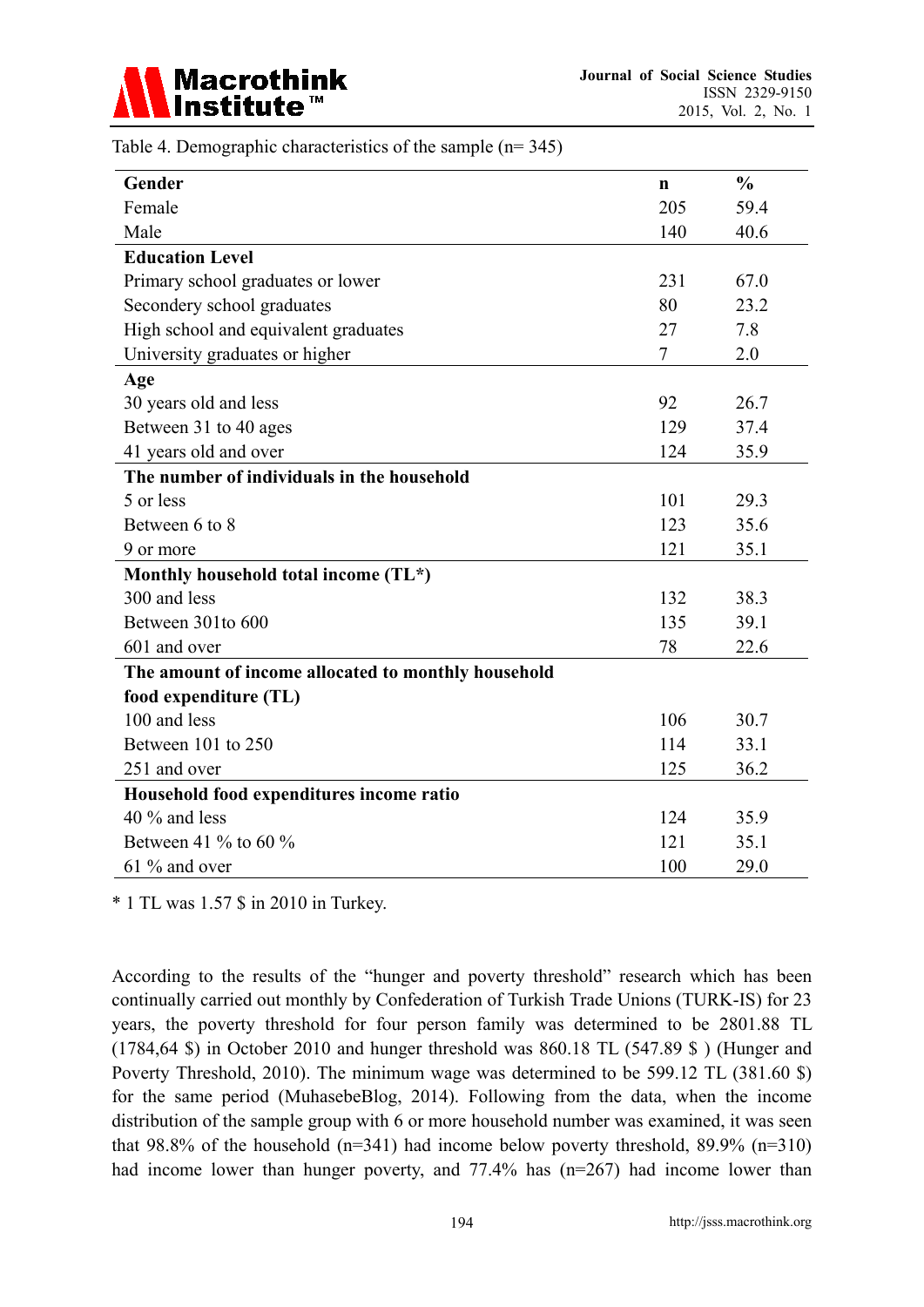

minimum wages. Oğuz et al. (2012) attempted to measure the severity of poverty by interviewing 713 households living in 170 villages of Konya province in the Central Anatolia region of Turkey. Based on individual poverty threshold which was determined to be \$899.67 for a month, by Turkish Statistic Institution for the year 2009, the sample group was classified as follows: 36.80% poor, 49.38% normal and the remaining 13.82% was classified as rich. This result indicates that food insecurity in the rural of the Central Anatolia Region of Turkey is not as severe as it is in the Eastern Anatolia Region, which is studied here.

As shown in Table 4, the highest amount allocated for food expenses was found to be 251 TL and more (36.2%) and the least was (30.7%) 100 TL and lower. 35.9% of the household allocated 40% or less of their income for food. While 35.9% of the household allocated 40% or less for food, 35.1% allocated 41 to 60% of their income and 29.0% allocated 61% and more of their income. Similarly, Gümüş et al. (2010) examined food expenses of 386 households from 48 villages of 12 counties in the Aegean Region in 2007. They determined that the average percentage the household allocate for food expenses was 42.29%. These two data sets indicate the income inequality in the rural areas.

#### **3. Results**

#### *3.1 Examination of the HFIAS Conditions of the Sampl*e

Average HFIAS score is a sensitive indicator of household food insecurity. However, those who carry out social relief programs, beneficiaries and politicians always want to know the rate of household food insecurity and to what extend this situation has changed after the relief programs. This makes classifications, which precisely indicate the severity of hunger, necessary. Therefore, in this study based on the previous studies (e.g. Swindale and Bilinsky, 2006; Coates et al., 2007; Melgar-Quinonez et al., 2006), food insecurity was classified into four categories. The first two questions were related with "slight (without hunger) food insecurity"; the third, fourth and fifth questions were related with "food insecurity with moderate hunger"; the sixth, seventh, eighth and ninth questions were related with "food insecurity with severe hunger". Those who did not give positive answer to any questions were accepted to have "food security" (Table 5).

In order to determine how many people or households there were in each category, first, the number of those who positively answered any one of the questions related to severe hunger (6, 7, 8, 9) was determined (245 people). Next answer these questions positively (100 people) but answered any one of the questions related with partial hunger (3, 4, 5) positively (48 people) was determined. Among the remaining 42 people, the number of those who positively answered one of the questions related with slight food insecurity (1, 2) was determined (15 people). The 27 people who did not answer any questions positively represented the households who had food security (Table 5).

As is seen in Table 5, 71% of the household in the sample group accepted "food insecurity with sever hunger", 16.8% accepted "food insecurity with partial hunger" and 12.2% accepted "slight (without hunger) food insecurity. Severe food insecurity was mostly experienced as eating less than necessary (52.5%) and starving (43.5%). Yet, losing weight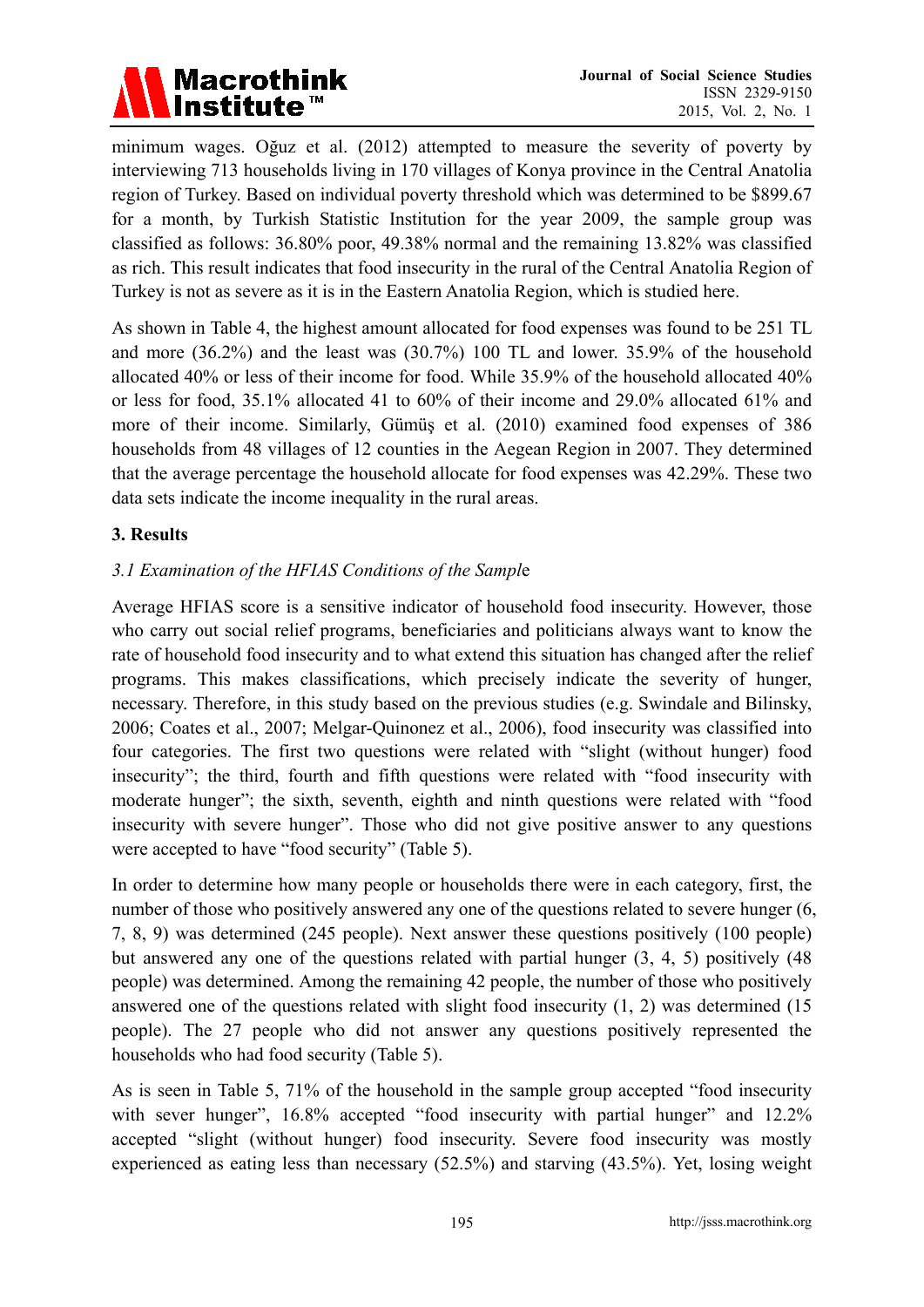

(27.5%) or spending the whole day hungry (20.6%) due to severe food insecurity was not seen.

|  | Table 5. HFIAS levels of the sample group $(n=345)$ |
|--|-----------------------------------------------------|
|--|-----------------------------------------------------|

|                                                                | <b>Number</b><br><b>Household Food Insecurity</b><br>Minimum Maximum<br><b>Access Level</b><br>of Items                                                                             |                  |      | $\overline{X}$ | $S_{x}$ | <b>Those</b><br>accepting food<br>insecurity |             |               |
|----------------------------------------------------------------|-------------------------------------------------------------------------------------------------------------------------------------------------------------------------------------|------------------|------|----------------|---------|----------------------------------------------|-------------|---------------|
|                                                                |                                                                                                                                                                                     |                  |      |                |         |                                              | $\mathbf n$ | $\frac{0}{0}$ |
| Food<br>security                                               | Those who did<br>not answer any<br>questions<br>positively                                                                                                                          | $\boldsymbol{0}$ | 0.00 | 0.00           | 0.00    | 0.00                                         | 27          | 7.8           |
| Slight<br>Food<br>Insecurity<br>(without<br>hunger)<br>$(0-2)$ | 1. Worry about<br>not being able to<br>find enough food<br>2. Not being able<br>to eat preferred<br>food                                                                            | $\overline{2}$   | 0.50 | 1.00           |         | $0.57$ 0.18                                  | 15          | 4.4           |
| Food<br>Insecurity<br>With<br>Partial<br>Hunger<br>$(3-5)$     | 3. Consuming<br>limited kinds of<br>food<br>4. Having to eat<br>food that s/he<br>does not prefer<br>5. Having to eat<br>less than s/he<br>needs                                    | 3                | 0.33 | 1.00           | 0.56    | 0.26                                         | 58          | 16.8          |
| Food<br>Insecurity<br>with<br>Severe<br>Hunger<br>$(6-9)$      | 6. Having to skip<br>a meal in a day<br>7. Absence of any<br>kind of food at<br>home<br>8. Having to sleep<br>hungry<br>9. Spending one<br>whole day and<br>night without<br>eating | 4                | 0.25 | 1.00           |         | $0.51 \quad 0.27$                            | 245         | 71.0          |

Besides, as seen in Table 6 we investigated how often sample group experience food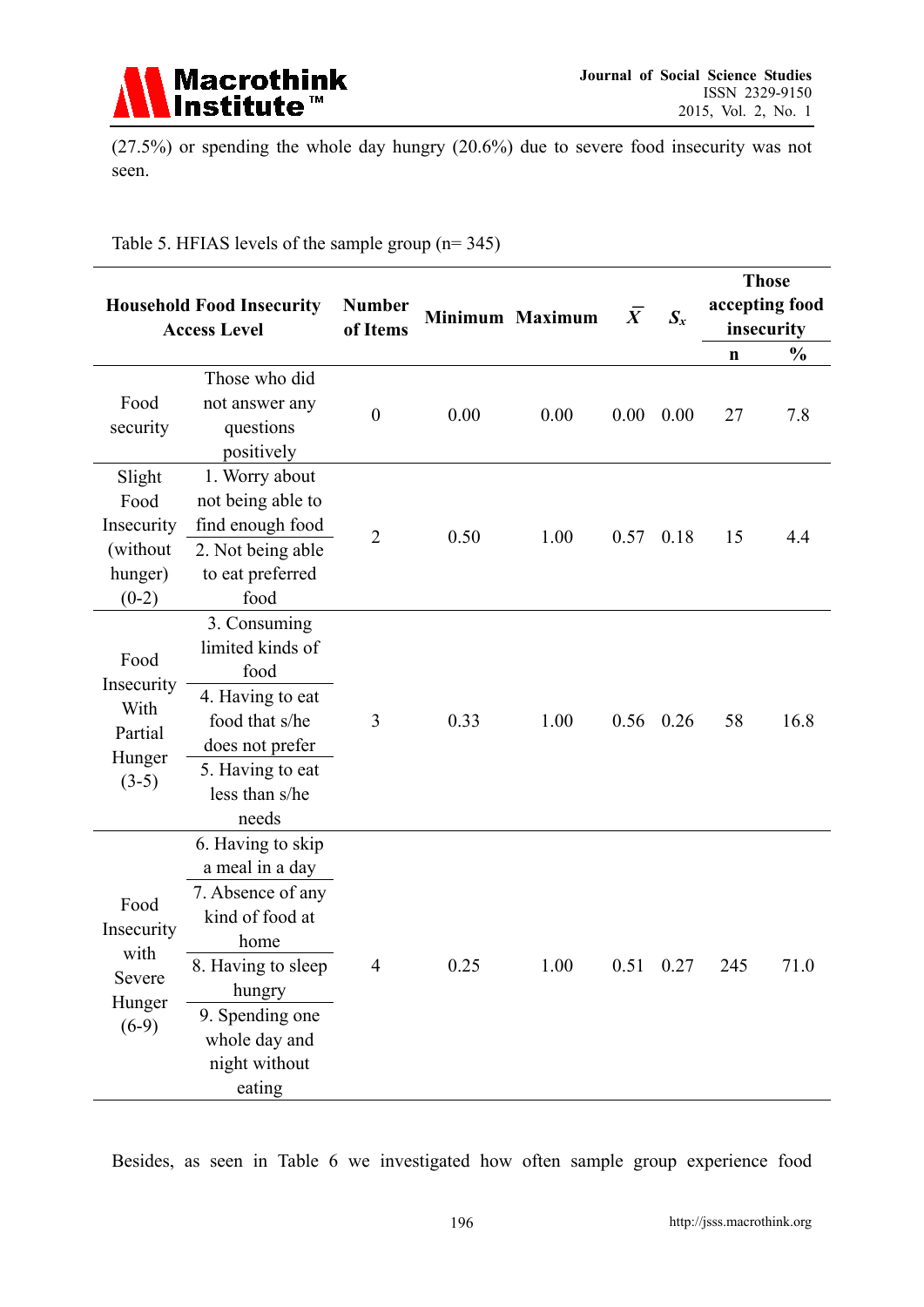

insecurity. Although most of the sample group (71%) accepted "food insecurity with severe hunger, it was found that participants accepted food insecurity without hunger more frequently ( $\overline{X}$ = 1.31) and that they accepted food insecurity with partial hunger ( $\overline{X}$ = 0.92) and severe hunger ( $\overline{X}$ = 0.65) less frequently (Table 6). This result can be accepted as an indicator of the fact that the sample group's diets do not have adequate variety for them to eat balanced and healthy diet.

| <b>Frequency of Household Food</b><br><b>Insecurity</b> |                                                          |                    | Rarely<br>(once or<br>twice in<br>the last<br>four<br>weeks)<br>$\frac{0}{0}$ |                   | <b>Sometimes</b><br>(three to<br>ten times<br>for the last<br>four<br>weeks)<br>$\frac{0}{0}$ |                   | <b>Frequently</b><br>(more than<br>ten times in<br>the last<br>four<br>weeks)<br>$\frac{0}{0}$ | $\overline{X}$ | $S_{x}$<br>$\frac{0}{0}$ |
|---------------------------------------------------------|----------------------------------------------------------|--------------------|-------------------------------------------------------------------------------|-------------------|-----------------------------------------------------------------------------------------------|-------------------|------------------------------------------------------------------------------------------------|----------------|--------------------------|
| Slight<br>Food                                          | 1. Worry about not being<br>able to find enough food     | $\mathbf n$<br>112 | 35.2                                                                          | $\mathbf n$<br>78 | 24.5                                                                                          | $\mathbf n$<br>48 | 15.1                                                                                           | $\mathbf n$    |                          |
| Insecurity<br>(without<br>hunger)<br>$(0-2)$            | 2. Not being able to eat<br>preferred food               | 79                 | 24.8                                                                          | 106               | 33.3                                                                                          | 43                | 13.5                                                                                           | 1.31           | 0.87                     |
| Food<br>Insecurity                                      | 3. Consuming limited<br>kinds of food                    | 98                 | 30.8                                                                          | 86                | 27.0                                                                                          | 31                | 9.7                                                                                            |                |                          |
| With<br>Partial                                         | 4. Having to eat food that<br>s/he does not prefer       | 76                 | 23.9                                                                          | 87                | 27.4                                                                                          | 47                | 14.8                                                                                           | 0.92           | 0.78                     |
| Hunger<br>$(3-5)$                                       | 5. Having to eat less than<br>one needs                  | 88                 | 27.7                                                                          | 58                | 18.2                                                                                          | 38                | 11.9                                                                                           |                |                          |
|                                                         | 6. Having to skip a meal<br>in a day                     | 91                 | 28.6                                                                          | 59                | 18.6                                                                                          | 31                | 9.7                                                                                            |                |                          |
| Food<br>Insecurity                                      | 7. Absence of any kind of<br>food at home                | 75                 | 23.6                                                                          | 44                | 13.8                                                                                          | 31                | 9.7                                                                                            |                |                          |
| with<br>Severe                                          | 8. Having to sleep<br>hungry                             | 52                 | 16.4                                                                          | 28                | 8.8                                                                                           | 15                | 4.7                                                                                            | 0.65           | 0.63                     |
| Hunger<br>$(6-9)$                                       | 9. Spending one whole<br>day and night without<br>eating | 36                 | 11.3                                                                          | 27                | 8.5                                                                                           | 8                 | 2.5                                                                                            |                |                          |

Table 6. HFIAS frequencies of the sample group (n= 318)

*3.2 Examination of the Relation between HFIAS Conditions of the Sample Group and the Independent Variables*

The relation between HFIAS conditions of the sample and the independent variables are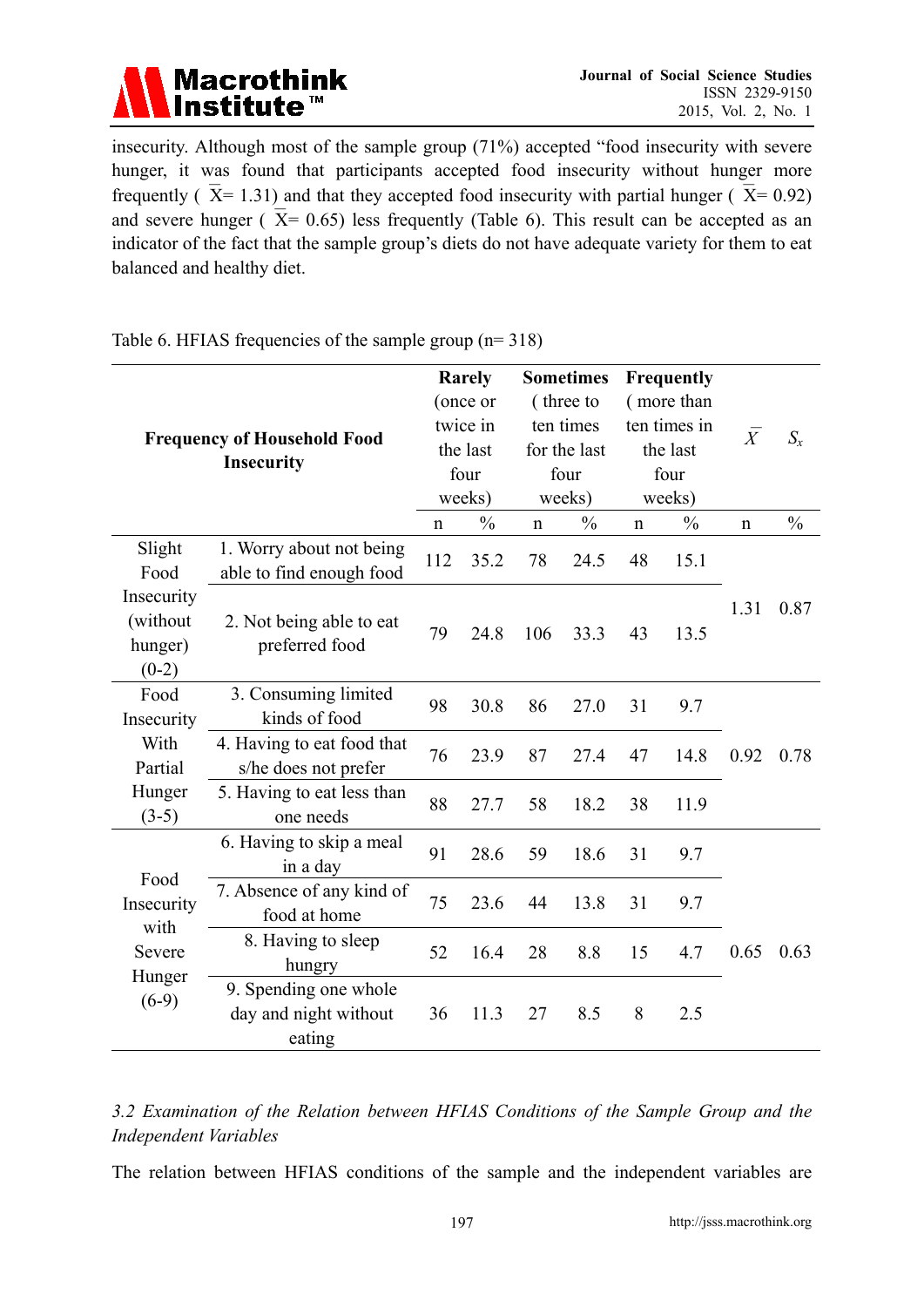

given in Table 7. In Table 7, each three type of food insecurity were found to be significantly related ( $p<0.001$ ). The reason of this is that those who suffer from food insecurity with severe hunger also answered questions about food insecurity with partial hunger and without hunger positively and similarly those who suffer from food insecurity with partial hunger answered some questions in other categories positively.

Table 7. Pearson correlation coefficient of the HFIAS levels of the samples in terms of demographic variables (n= 318)

|                                                     | Slight<br>Food<br>Insecurity | Food<br>with<br>Partial<br>Hunger | Food<br>Insecurity Insecurity<br>With<br>Severe<br>Hunger | Gender      | Age<br>Groups | Income<br>Groups | Monthly<br>Food<br>expenses | Number<br>of<br>Household<br>members |
|-----------------------------------------------------|------------------------------|-----------------------------------|-----------------------------------------------------------|-------------|---------------|------------------|-----------------------------|--------------------------------------|
| Slight<br>Food<br>Insecurity<br>(Without<br>Hunger) |                              | $0.337***$                        | $0.213***$                                                | $-0.270***$ | $-0.077$      | $-0.207***$      | $-0.039$                    | 0.032                                |
| Food<br>Insecurity<br>With<br>Partial<br>Hunger     |                              |                                   | $0.376***$                                                | $-0.186**$  | $-0.082$      | $-0.194***$      | $-0.112*$                   | $-0.008$                             |
| Food<br>Insecurity<br>With<br>Severe<br>Hunger      |                              |                                   |                                                           | $-0.081$    | 0.015         | $-0.198***$      | $-0.087$                    | $0.117*$                             |

\*p<0.05 \*\*p<0.01 \*\*\*p<0.001 \* Female= 1 \*Male= 2.

As shown in Table 7 the relation with food insecurity level and gender is examined, it was determined that compared to men, women accepted food insecurity with slight hunger (r= -0.270; p<0.001) and with partial hunger ( $r=$  -0.186; p<0.01) more. On the other hand, no significant relation between individuals' food insecurity acceptance levels and age groups was found (p>0.05). Besides, all three food insecurity levels are related to income groups (p<0.001). In other words, as income level and families' monthly food expense decreased, the rate of individuals experiencing food insecurity increased. Similarly, as monthly food expenses decreased, food insecurity with partial hunger decreased ( $r = -0.112$ ;  $p < 0.01$ ). Also the relation between the number of people in the family and the level of participants' experience food insecurity with sever hunger increased ( $r = 0.117$ ;  $p < 0.05$ ) is found (Table 7).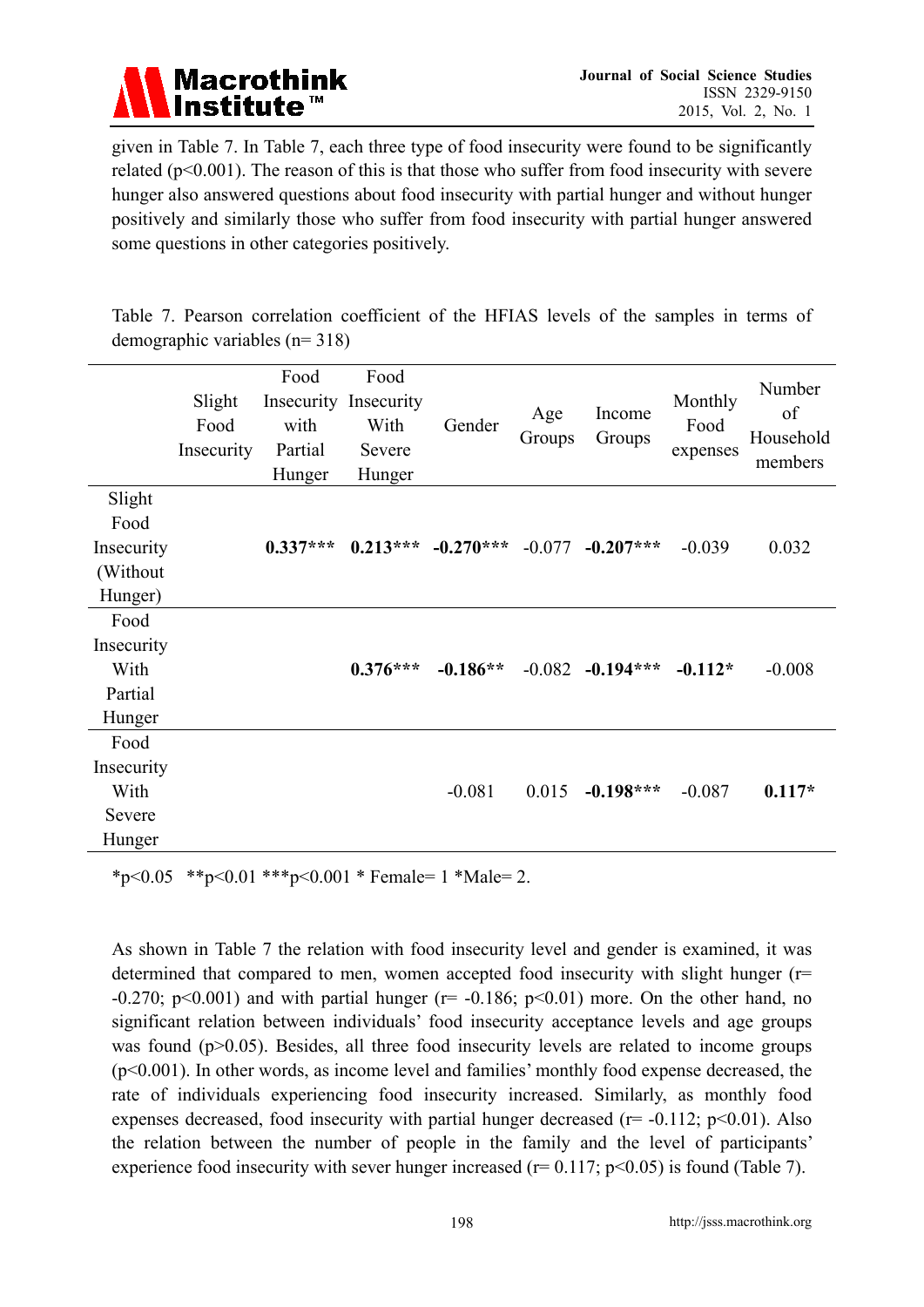

#### **4. Discussion**

#### *4.1 Discussion About Results*

In our study 71% of the household in the sample group accepted "food insecurity with sever hunger" and severe food insecurity was mostly experienced as eating less than necessary (52.5%) (Table 5). Similarly, in a study by Frongillo and Nanama (2006), in which they examined seasonal change in food insecurity experienced in the northern rural areas of Burkina Faso, it was revealed that there was a relation between eating less frequently and higher food insecurity.

Besides, as seen in Table 6 we found how often the sample group experiene food insecurity. Although most of the sample group (71%) accepted "food insecurity with severe hunger, it was found that participants accepted food insecurity without hunger more frequently ( $\overline{X}$ = 1.31). As a matter of fact, in a study by Kocakayta (2007) on the budget minimum wage workers allocated for food and their food consumption frequency, it was found that while 88.1% of the participants stated that there was not any food they could not buy due to financial difficulties, 9.0% pointed out that they could not afford red meat and similar items. Following from these data, it can be argued that even minimum wage household consumed limited variety of food and experienced slight food insecurity. As we have already mentioned, the amount of minimum wage is lower than poverty and hunger threshold. Thus, in this case it is highly possible that the food consumed will not be of adequate variety. According to the statistic analyses conducted all over the country, it was seen that while there was increase in household income, there was a significant decrease in red meat consumption. While the red meat consumption per capita was 20.7 kg in 1994, with a decrease by 51.2% this figure dropped down to 10.1 kg in 2005. However, red meat consumption for the same year was 72 kg in the US and 60 kg in the European Union (EU), which was six to seven times more than in Turkey. This results from high consumer prices due to low productiveness, high feed prices, high tariffs and import restrictions in the country. Therefore, chicken (214%), pasta (53.8%) and rice (21.3%) consumption of Turkish population who had difficulty in buying red meat and meat products increased substantially in the same period (1994-2005) (TZOB, 2008). In other words, 44% of daily energy intake in Turkey came from bread only and 58% from bread and other cereal products (Eraktan & Yelen, 2012). The figures belonging to years between 2005 and 2007 indicated that people obtained 62% of their energy intake from carbohydrates, 11% from proteins and 12% from animal products (Ataseven et al., 2012). In this case, it can be argued that a significant part of daily diet of Turkish people is based on cereals and that the poor cannot take animal protein and thus may experience deficiency of some essential nutritional elements.

We also examined the data sets from other studies on this issue in chronological order. In their study Hamilton et al. (1997) and Carlson et al. (1999), which they conducted to determine food insecurity and hunger level in the US, estimated that 11.9% (35 million) of the household experienced food insecurity. When they graded food insecurity, they found that 7.8% (7.78 million people) felt slight food insecurity, in other words they did not suffer from hunger; 3.3% (3.34 million people) experienced food insecurity with partial hunger; 0.8%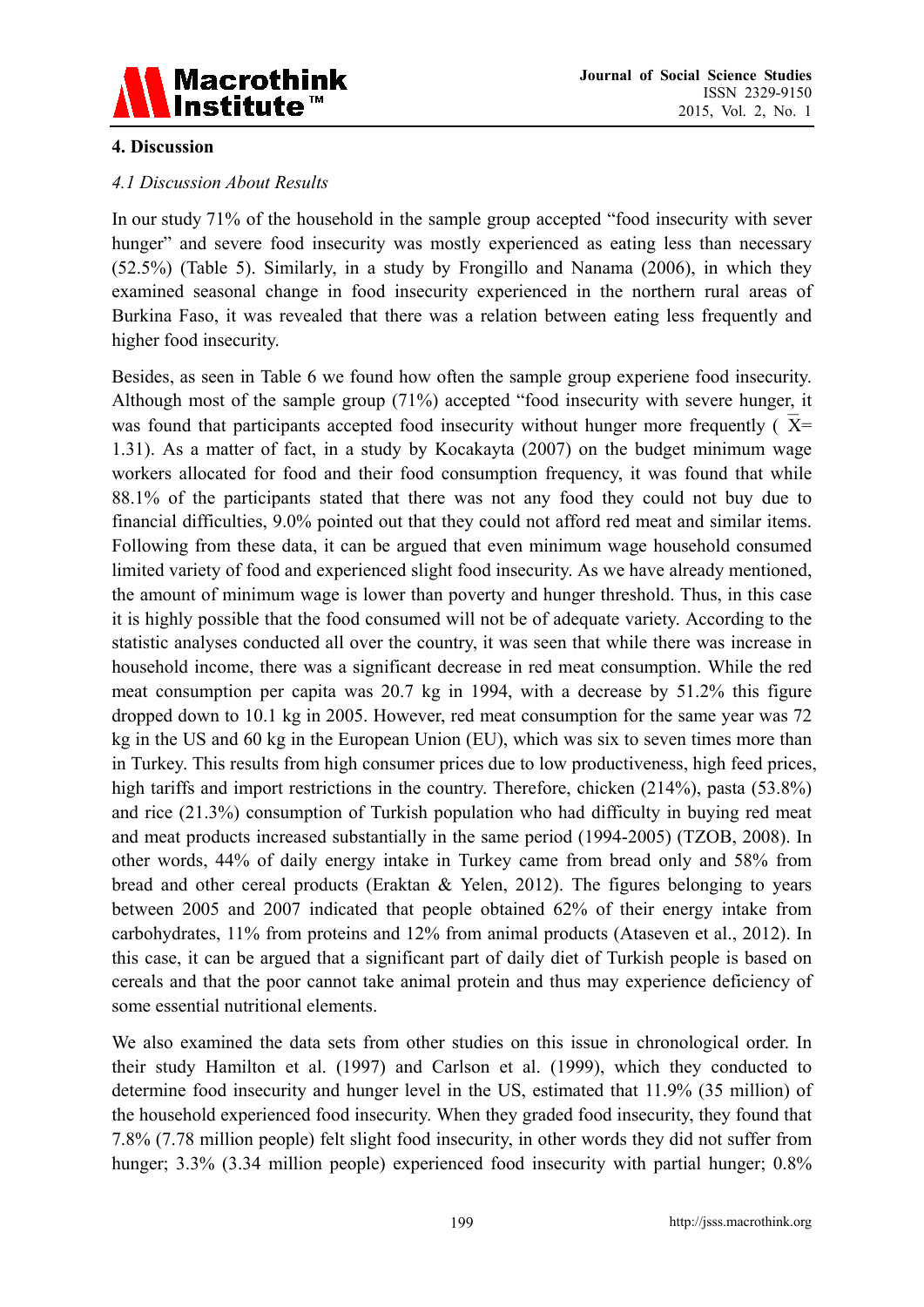

(817 thousand people) suffered from food insecurity with severe hunger. Similarly, in a study by Gutherie and Nord (2002), according to findings of the survey conducted by the United States Department of Agriculture (USDA) in July 2000, it was revealed that 89.5% of the United States (US) household has food security throughout the year. It was determined that sometimes in almost 3.1% (3.3 million household) of the group without food insecurity, which accounts for the 10.5% of the population, one or more than one household members experienced food insecurity to an extend to hunger due to shortage of supply at least a few times a year. In a study by Coleman-Jensen et al. (2011) in which they investigated the recent developments about food insecurity in the US in 2010, it was determined that almost 14.5% (almost 17.2 million) of the total population experienced food insecurity, and that 9.1% of the people suffered from severe food insecurity and 5.4% (which corresponds to 6.4 million) suffered from very severe food insecurity; in other words, they were starving. When the former two studies are compared with the latter, it was seen that although the percentages in the last study seemed to be higher, when the population rates were considered, the rate of food insecurity in the US decreased over the last decade. However, the high number of the population with food insecurity in the US, which is one of the few developed countries in the world, is striking. This rate indicates that food insecurity is not only a phenomenon in underdeveloped countries but also in developing and even in developed countries.

Labadarios and Nel (2000) studied food insecurity level of 2613 children aged between 1 and 9 according to "South African National Food Consumption Survey" in 1999. To measure hunger level, questions about whether household had enough money to buy food and adequate food, whether they consumed adequate amount of food and/or whether children were ever hungry were asked. Answering five questions out of eight positively was accepted as the indicator of food insecurity and these households were accepted as "hungry". Results indicated, 60 to 73 % of the household of the sample group experienced food insecurity and in 30% of the sample children experienced hunger. All families in general protect their children from experiencing food insecurity and therefore inadequate food intake and hunger experienced by children indicate the famililies' inability to access food to have reached at its end point. Similarly, among adults, decrease in food intake was larger and for a longer period of time. Therefore, these results indicated that food insecurity was experienced very intensively.

In their food insecurity study on 600 individuals in the countryside in Bangladesh between 2001 and 2003, Coates et al. (2006a) found that 90% of household experienced food insecurity. It was determined that 3.3% of the study group experienced slight food insecurity; 43.2% experienced food insecurity with partial hunger, 20% experienced high level of food insecurity and 33.% experienced food insecurity with severe hunger. This case indicates that serious food insecurity at malnutrition level was experienced in Bangladesh.

In their study in which they examined food insecurity in Bolivia in the South America, in Burkina Faso in the West Africa and in the Philippines in the Southeastern Asia, Melgar-Quinonez et al. (2006) used 9-item United States Household Food Security Survey Module (US HFSSM). Besides, they compared their findings with daily food consumption amounts. It was determined that food insecurity with severe hunger was experienced most in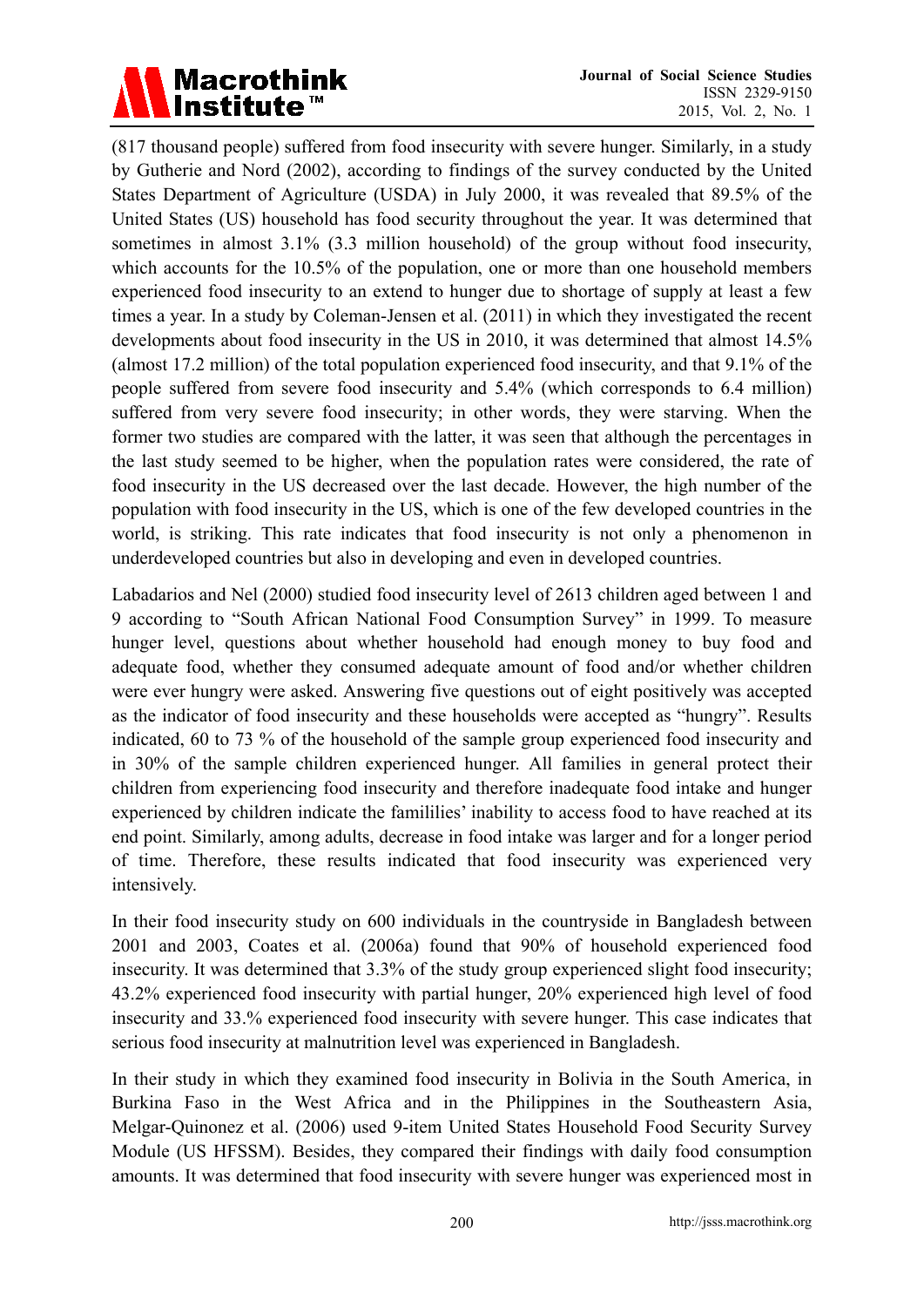

Burkina Faso (51.2%) and then in Bolivia (43.4%) and at least in the Philippines (14.0%). Food insecurity with partial hunger were at similar levels (Bolivia: 26.9%; Burkina Faso: 21.8%; Philippines: 21.5%) and slight food insecurity rate was higher in the Philippines (64.5%) compared to the other two countries (Bolivia: 29.7%; Burkina Faso: 27.0%). Therefore, it was concluded that food insecurity among these three countries compared was slighter in the Philippines and severer in Burkina Faso and Bolivia.

Coates et al. (2006b) attempted to determine intercultural similarities in food insecurity experiences in 15 different countries and used a 22-item scale. The questions were later reduced to 11 items considering household answers and cultural differences. As a result of analysis, it was determined that the amount and quality of food in the sampled cultures was inadequate, food availability was uncertain and that they had worries about being socially isolated due to food insecurity. Besides, it was determined that they were overanxious about food security and upset in their eating habits. Among the countries where severe food insecurity was examined, especially in Bolivia, Burkina Faso, Ghana and the Philippines, food insecurity was mostly reported as experience of hunger. In other 11 countries, food insecurity was more frequently reported as eating less than one meal a day or skipping meals.

The study by Chambers (2007) in which the relation between food purchasing adequacy and food security of 67 households was examined in Las Cruces, New Mexico, is based on the fact that the fundamental characteristic of a healthy diet is diversity. Thus, households with low food insecurity, food items in the diet had limited diversity. This finding can be accepted as an indicator of food insecurity without hunger. By the same token, Labadarios et al. (2011) studied the diet diversity of 3287 people over 16 in South Africa. In their study, 4 or fewer type of food from 9 food types was accepted to be poor diet diversity reflected poor food security. It was determined that among participants in tribal areas (63.9%) and informal urban areas (55.7%), were very much affected by food insecurity.

As a result, it can be said that food insecurity in Turkey is not as frequent and chronic as it is Bangladesh, Bolivia, Burkina Faso, the Philippines and South African countries but it involves non-negligible amount of population as in Mexico and the US.

In this study we also examined the relation between food insecurity level and demographic variables. As a result of statistical analysis it was determined that compared to men, women accepted food insecurity with slight hunger  $(p<0.001)$  and with partial hunger  $(p<0.01)$  more (Table 7). This can be attributed to the traditional family structure in the Eastern Anatolia, where women are more responsible for the kitchen and thus can better percept the needs in the kitchen. Another reason can be that women restrict their diets. As a matter of fact, in a study by Rose (1999) it was determined that most of the household who suffer from poverty and hunger in the US of the 1995 were adult women and elderly adults (50%). It was observed that the pre-school aged members of households who suffer from food insecurity did not consume as low amount of food as the other members of the household. This result indicates that adults in absolute poverty and especially women decrease their diets so as to feed their young ones adequately. In a study by Mukherjee (2010) it was argued that due to traditional reasons women and girls in South Africa were exposed to food insecurity more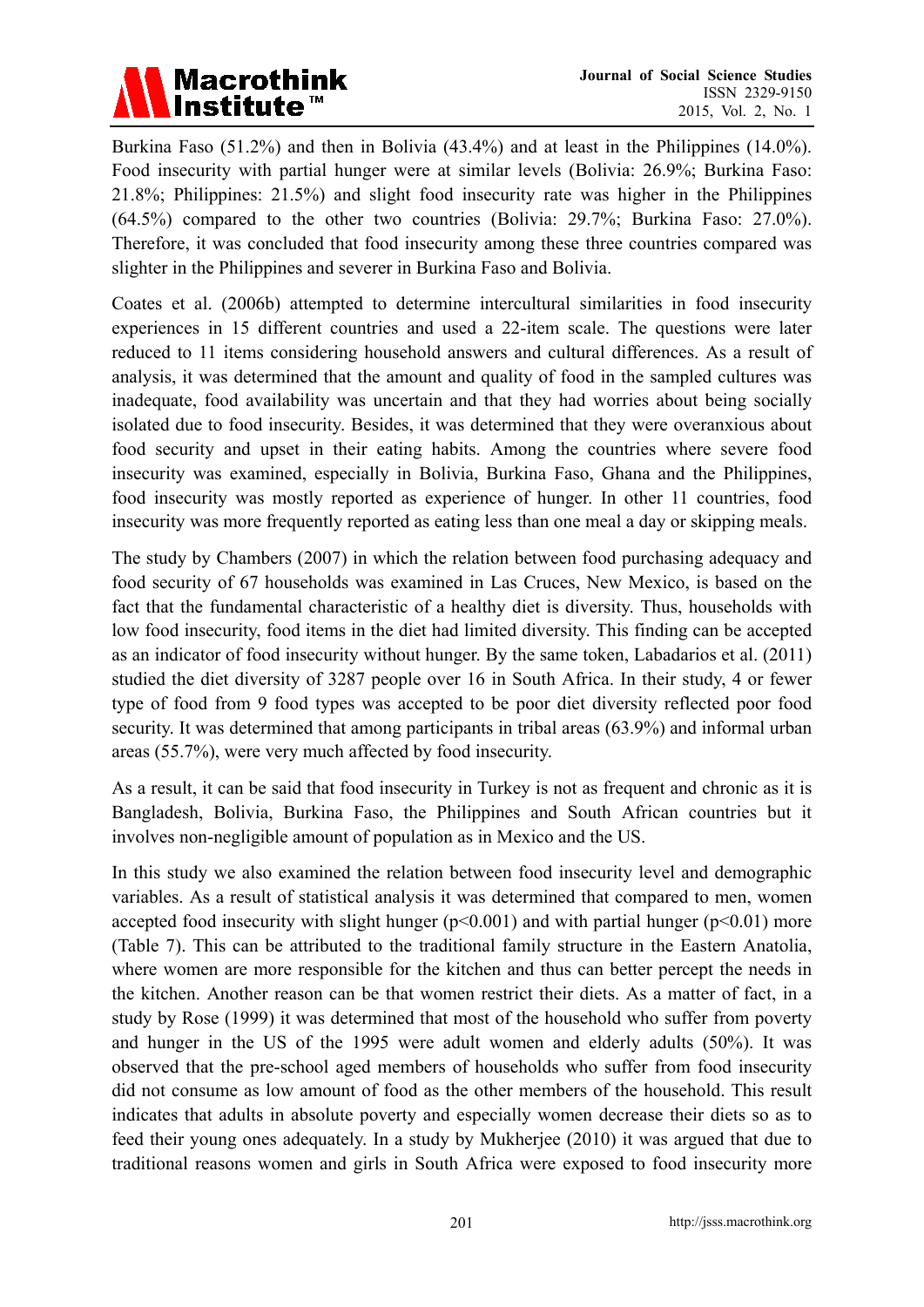

than other members of the household.

On the other hand, no significant relation between individuals' food insecurity acceptance levels and age groups was found  $(p>0.05)$  (Table 7). The reason for this can be that all the individuals in the household were adults. If food insecurity questionnaire had been applied to children, perhaps we would have found a significant difference between age groups as in Rose's (1999) study.

Naturaly in this study we found that as income level and families' monthly food expense decreased, the rate of individuals experiencing food insecurity increased (p<0.001) (Tablo 7). Besides we found that a relation between the number of people in the family and the level of participants experience food insecurity with sever hunger increased (p<0.05) (Table 7). Because it is plausible that food insecurity was experienced more severely as the number of household increased and thus the number of income-earning individuals increased relatively and/or the number of the dependent individuals increased. When the condition all over Turkey is examined based on 2009 TÜİK data, it can be seen that while the poverty rate in nuclear family was 12.98%, this rate increase to 21.43% in patriarchal or large families (TÜİK, 2009a). Similarly, in a study by Sahn and Stifel (2000) in which they compared intercultural poverty in the US between 1980 and 1992, they revealed that food expense increased as the household increased but the amount spent per capita decreased. It was even reported that one person household (42%) spent twice as much money on food compared to household with six and more members (20%). In a study by Sharafkhani et al. (2010) in the North of Iran, it was found that although household food insecurity was not found to be related with the number of children (under age 5) and elderly at home, it was found to be related with family size.

#### *4.2 Discussion About Measurements*

Various data collection tools are used in food insecurity measurements. Most household food security measurements are the sum of the direct and indirect indicators which inquiry food consumption and reflect food provision and access. The food access indicators are also socio-economic indicators and reveal the power of household to overcome various stresses stemming from economic and social changes. Food access measurements are useful in assessing food deficit differences and household food insecurity type (e.g. seasonal or constant), in observing changes in conditions and in assessing household susceptibility to various social and economic shocks and the damages caused as they resist these shocks. Direct indicator measures food insecurity experiences (for instance food consumption measurements, household's perception of food insecurity or hunger and food consumption frequencies). Direct indicators are the best measurements as they provide more profound data as more time spent observing and interviewing household members. As for indirect household food insecurity measurements, it is difficult to reach information and data collection is costly. Indirect indicators include daily food intake differences, storage calculations in critical times of the year, sustention potentials of households mostly dependent on agriculture (the rate of daily energy intake from food to the food accessed) and nutritional assessments (antropometric indicators) (Hendriks, 2005).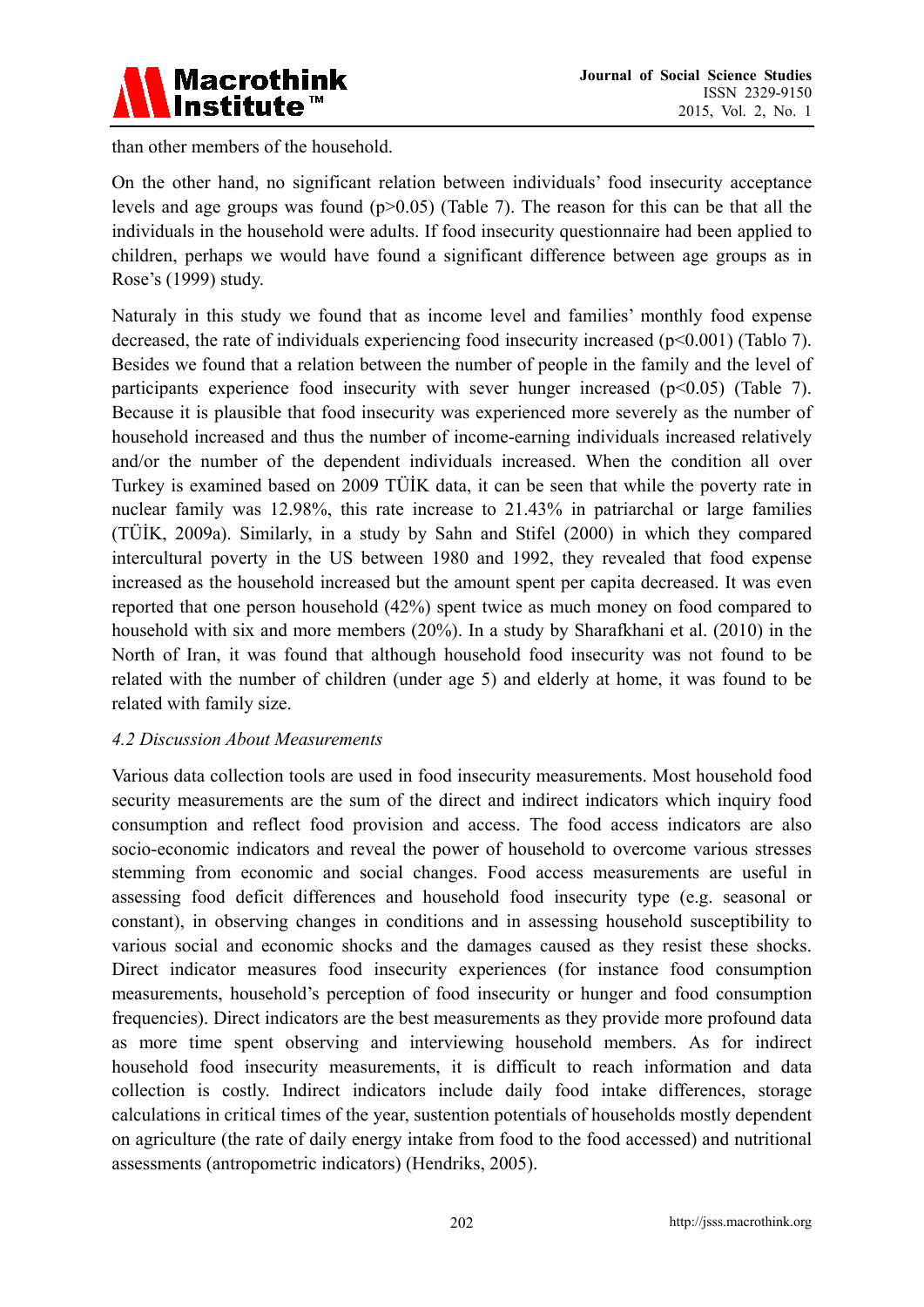

In fact food insecurity and hunger are related terms but not equivalent terms. Here food security and insecurity were discussed as always having the financial ability to purchase socially acceptable and nutritional food. Hunger is defined as repeated and involuntary decrease in food intake and spoilage of regular eating order. In this respect, it can be regarded as a severe phase or level of food insecurity (Gutherie & Nord, 2002). Therefore, the questions on the HFIAS, which is used to gain better insight into household food insecurity conditions, reflect the worsening food insecurity phases in various households. In the first phase, household suffer from inadequacies in food provision and from shortage in their food budget and thus, worry about not being able to meet their basic food substances and try to adjust the types of food according to their budget allocated for food. In the second phase, a significant decrease is seen in the type of food and their diets do not include most of the essential food groups. When the situation gets more serious, the food intake of the household decreases and they experience hunger. The categorical measurement of food insecurity is divided on a scale with intervals. This procedure classifies the household in one of the four categories: food insecurity, food insecurity without hunger, food insecurity with partial hunger and food insecurity with severe hunger.

#### *4.3 The Limitations of the Study and Suggestions for Further Studies*

The severity of food insecurity varies from one country to another and a different scale is to be developed for each country. As a matter of fact, Blumberg et al. (1999) studied the effectiveness of 18-item US HFIAS which was developed to measure severity of hunger. It was estimated with this scale that 11.9% of the US population (35 million) experienced food insecurity. Then, it was determined that 65.9% of this group did not suffer from hunger; 28.0% experienced partial hunger (3.3% of the US population); 6.9% suffered from severe hunger (0.8% of the US population) with food insecurity. In line with these data, Blumberg et al, concluded that this scale was not appropriate to measure food insecurity because it was seen that a very small per cent of the population (0.8%) suffered from food insecurity with hunger. With an aim to reveal the real situation of the people, the 18-item form was reduced to 6 items and the questions related with food insecurity without hunger and food insecurity with partial hunger were used. Thus, it was determined that the scale 97.7% correctly measured food insecurity level of all population from different socio-economic levels and included only 3.3% margin of error.

In our study, it can be argued that 71% of the sample group suffered from severe food insecurity (rarely tough) and when it is considered that those who live with less than \$1.25 a day, make up 2.6% of the country's population, it can be said that the scale is adequate enough to be applied to the whole country. However, the scale applied to the adults might not have reflected their real situations as they were distributed to the adults via their children. Therefore, in our next study, we are considering to apply the scale to all individuals in the family and ask children to assess their food insecurity separately. It is assumed that more clear results about food insecurity in Turkey can be obtained by using these data.

#### **References**

Açlık ve Yoksulluk Sınırı. (2010). *Ekim 2010 Açlık ve Yoksulluk Sınırı*. TÜRK-İŞ (Türkiye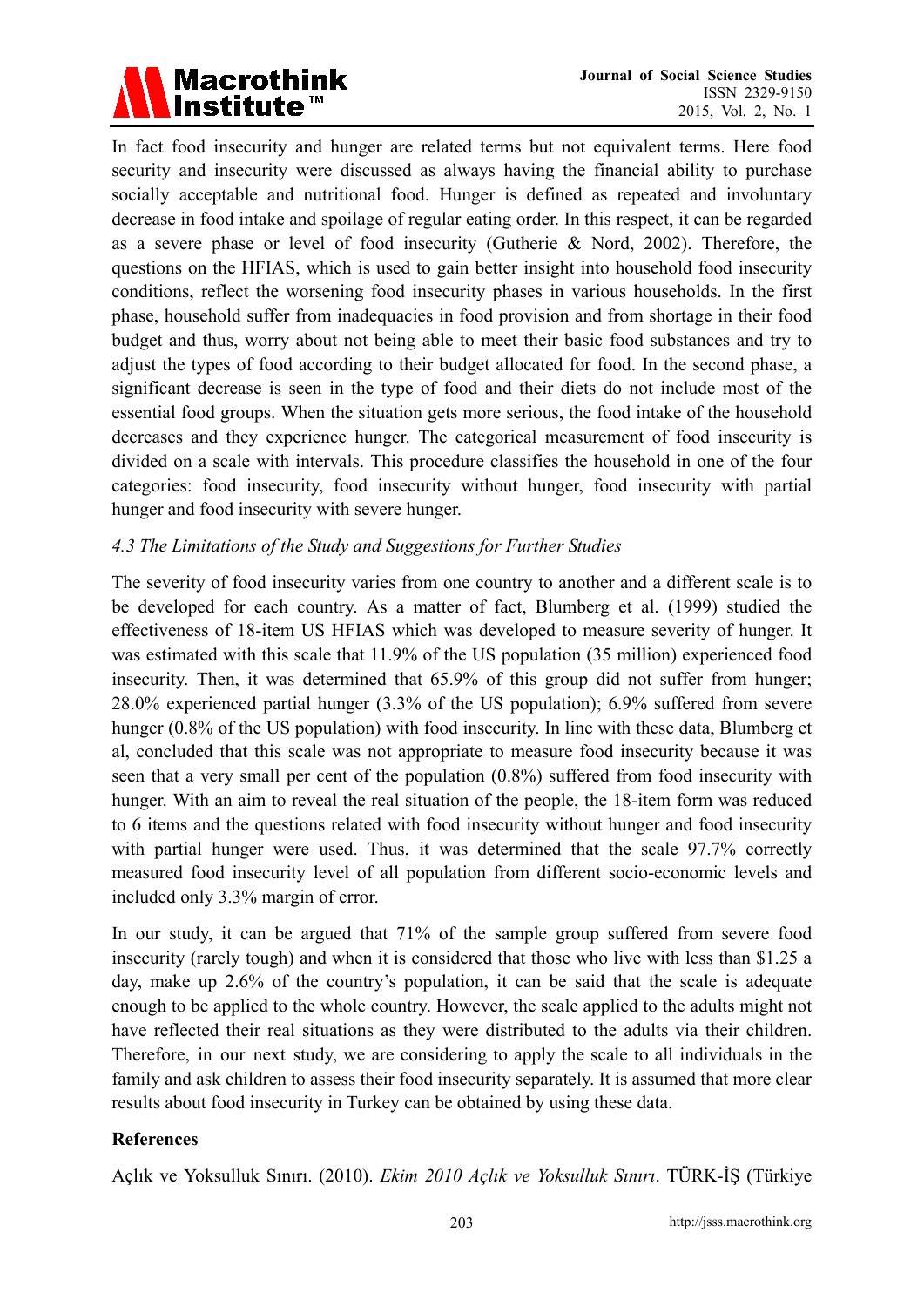

İşçi Sendikaları Konfederasyonu) Haber Bülteni, 275. Bülten, 28 Ekim 2010.

Arpacıoğlu, Özge & Metin Yıldırım. (2011). *Dünyada ve Türkiye'de Yoksulluğun Analizi. Niğde Üniversitesi İİBF Dergisi, 4*(2), 60-76.

Ataseven, Yener, Hasan Arısoy & Özdal Köksal. (2012). Türkiye'de Tarım Politikalarının Gıda Güvencesi ve Güvenliği Açısından Değerlendirilmesi. *10. Ulusal Tarım Ekonomileri Kongresi Bildiriler Kitabı,* 5-7 Eylül 2012, Konya: Cilt 1,174-181.

Avşar Kurnaz, Şebnem. (2007). Çocuk Yoksulluğu. *Aile ve Toplum, 3*(12), Nisan-Mayıs-Haziran, 47-55.

Baysal, Ayşe. (2003). Sosyal Eşitsizliklerin Beslenmeye Etkisi. *C. Ü. Tıp Fakültesi Dergisi, 25*(4), 66-72.

Blumberg, Stephen J., Karil Bialostosky, William L. Hamilton & Ronette R. Briefel. (1999). The Effectiveness of a Short Form of the Household Food Security Scale. *American Journal of Public Health, 89*(8), 1231-1234. http://dx.doi.org/10.2105/AJPH.89.8.1231

Caldwell, W., A. Collett, T. Ludlow, I. Sinclair & Whitehead, J. (2011). *Planning and Food Security within the Commonwealth: Discussion Paper 2/ February, 2011*, Commonwealth Foundation. Retrieved May 20, 2012, from http://www.commonwealth-planners.org/papers/food.pdf

Carlson, Steven J., Margaret S. Andrews & Gary W. Bickel. (1999). Measuring Food Insecurity and Hunger in the United States: Development of a National Benchmark Measure and Prevalence Estimates. *American Society for Nutrition, 129*(2), 510-516.

Coates, Jennifer, Anne Swindale & Paula Bilinsky. (2007). *Household Food Insecurity Access Scale (HFIAS) for Measurement of Food Access: Indicator Guide*. Food and Nutrition Technical Assistance Project (FANTA), Academy for Educational Development, Washington, DC, Website: www.fantaproject.org.

Chambers, Rebecca L. (2007). An Exploratory Study of Local Food Affordability and Factors Related to Household Food Security and Food Purchasing Decisions. *The Internet Journal of Health, 5*(2), 1-14.

Chenoweth, Florence. (2007). *Reducing Hunger in Sub-Saharan Africa: A Sound Investment to Boost Economic Growth and Alleviate Poverty*. Turkish Asian Center for Strategic Studies (TASAM: Türk Asya Stratejik Araştırmalar Merkezi) (01.09.2007) Retrieved January 2, 2013, http://www.tasam.org/en/Icerik/3955/reducing\_hunger\_in\_sub-saharan\_africa\_a\_sound\_inves tment to boost economic growth and alleviate poverty

Coates, Jennifer, Parke E. Wilde, Patrick Webb, Beatrice Lorge Rogers & Robert F. Houser. (2006a). Comparison of a Qualitative and a Quantitative Approach to Developing a Household Food Insecurity Scale for Bangladesh. *American Society for Nutrition, 136*(5), 1420-1430.

Coates, Jennifer, Edward A. Frongillo, Beatrice Lorge Rogers, Patrick Webb, Parke E. Wilde,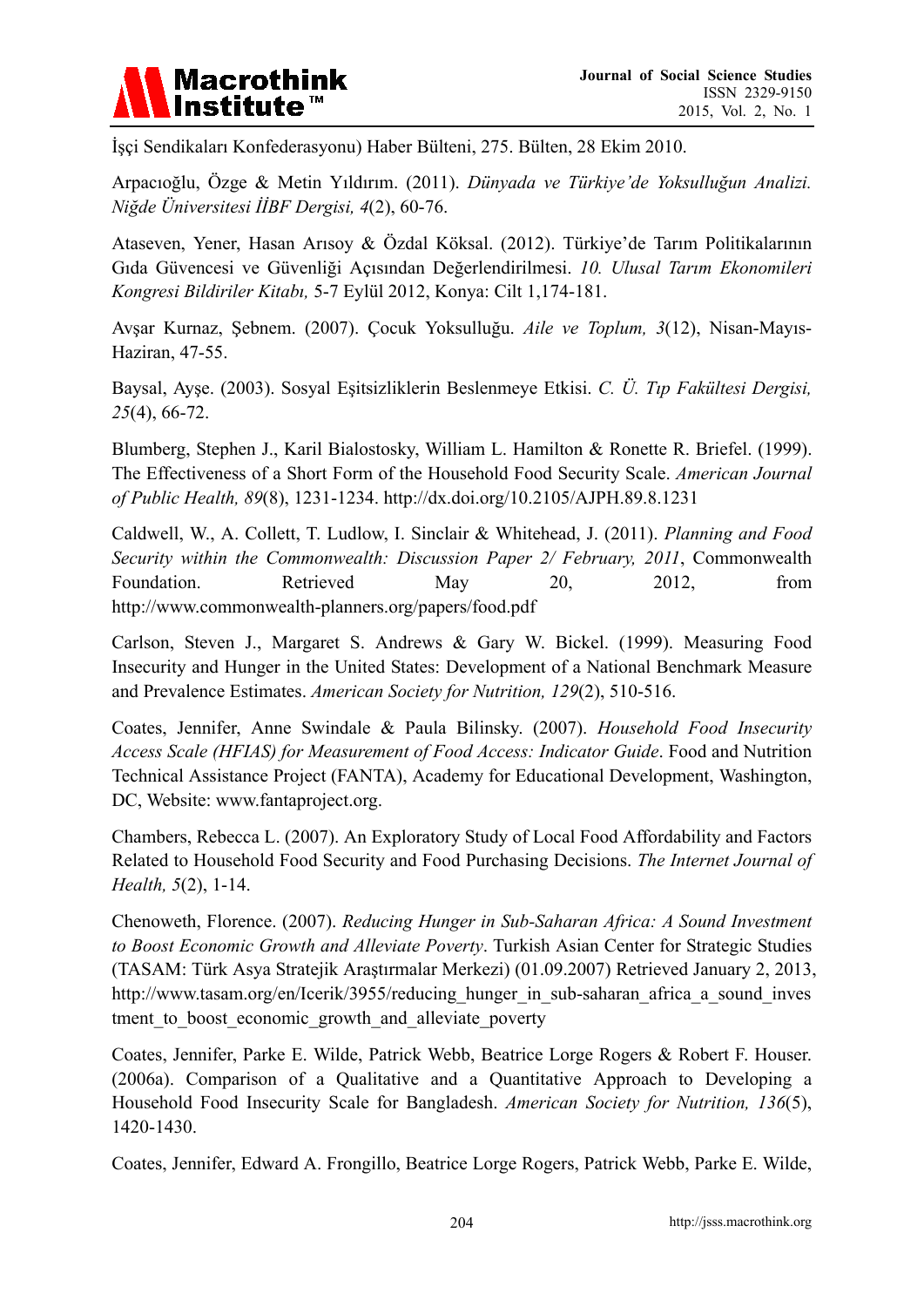

& Robert Houser. (2006b). Commonalities in the Experience of Household Food Insecurity across Cultures: What Are Measures Missing? *American Society for Nutrition,* 136(5), 1438-1448.

Coleman-Jensen, Alisha, Mark Nord, Margaret Andrews & Steven Carlson. (2011). Household Food Security in the United States in 2010. United States Department of Agriculture (USDA), Economic Research Service, 1-29.

Çabuk Kaya, Nilay. (2006). Güneydoğu Anadolu Bölgesindeki Hanelerin Sosyo-Ekonomik Düzeylerine Göre Beslenmedeki Tüketim Kalıpları. I. Uluslar Arası Ev Ekonomisi Kongresi Bildiriler Kitabı, 22-24 Mart, Ankara: Oluşum Yayıncılık: 260-275.

Demir Şeker, Sırma & Müşerref Küçükbayrak. (2012). Türkye'de Bölgesel Asgari Ücretin Uygulanabilirliği. (31.07.2012).

Dowler, Elizabeth. (2003). Food and Poverty: Insights form the 'North'. *Development PolicyReview, 21*(5-6), 569-580. http://dx.doi.org/10.1111/j.1467-8659.2003.00224.x

DPT (Devlet Planlama Teşkilatı). (2001)*. Gelir Dağılımının İyileştirilmesi ve Yoksullukla Mücadele Özel İhtisas Komisyon Raporu*. 9. Beş Yıllık Kalkınma Planı, DPT Yayınları, (Yayın No: DPT: 2599- ÖİK: 610), Ankara. Accessed on 31 August 2012 from http://www.dpt.gov.tr/DocObjects/Download/3089/oik610.pdf

Dünya Çocuk Günü'nde Yenibinyıl'ın Dünya Çocukları Sayısal Çocuk Uyarı Raporu. (2011). Retrieved August 3, 2011 from http://www.cocukvakfi.org.tr/resource/pdf/Raporlar/4yenibinyilin\_dunya\_cocuklari\_raporu.pdf

Ensari, Sıddık. (2010). TÜİK'in Yoksulluk Analizleri Üzerine. *Güncel, 24*(87), 9-15.

Eraktan, Selahattin, Neslihan Köse & İlkay Kutlar. (2006). Gelir Farklılıklarının Gıda Maddeleri Tüketim Miktarına ve Niteliklerine Etkisi. *I. Uluslar Arası Ev Ekonomisi Kongresi*, 22-24 Mart, Ankara: Oluşum Yayıncılık, 516-522.

Eraktan, Gülcan & Berna Yelen. (2012). Üretici, Tüketici ve Yoksulluk Olgusu Yönünden Türkiye'de Gıda Güvencesi. *10. Ulusal Tarım Ekonomileri Kongresi Bildiriler Kitabı*, 5-7 Eylül 2012, Konya: Cilt 1: 121-128.

Finke, Michael, Luther Tweeten & Wen Chern. (1996). Economic Impact of Proper Diets on Farm and Marketing Resources. *Agribusiness (1986-1998),* 12 (3), May/ June: 201-207.

Food and Agriculture Organization of United Nations (FAO). (2003). Trade Reforms and Food Security: Conceptualizing The Linkages. Commodity Policy and Projections Service, Rome.

Frongillo, Edward A. & Siméon Nanama. (2006). Development and Validation of an Experience-Based Measure of Household Food Insecurity within and across Seasons in Northern Burkina Faso. *American Society for Nutrition, 136*(5), 1409-1419.

Gutherie, Joanne F. & Nord, Mark. (2002). Federal Activities to Monitor Food Security. *Journal of the American Dietetic Association, 102*(7), 904-906.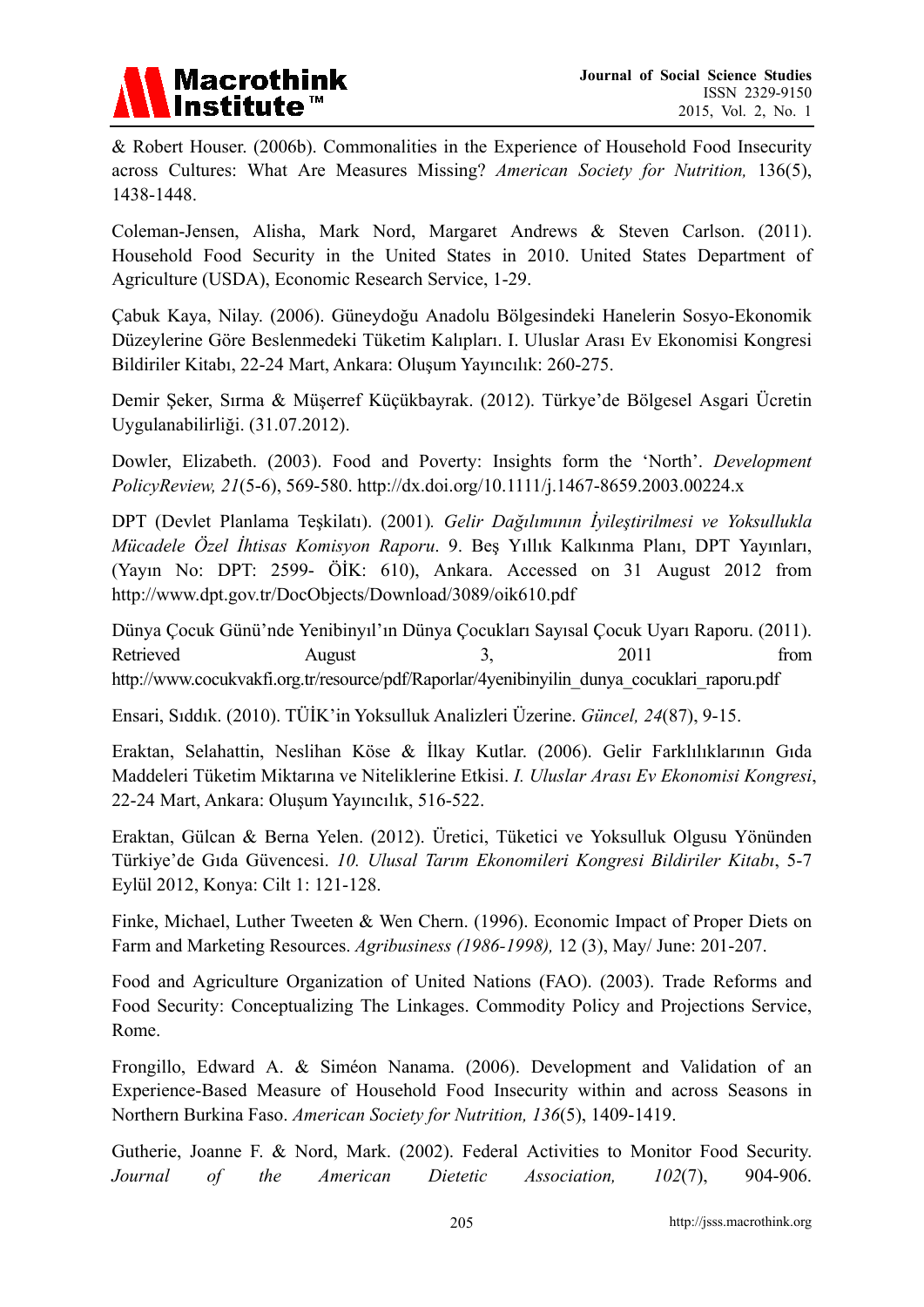

http://dx.doi.org/10.1016/S0002-8223(02)90202-6

Gümüş, Sevtap Güler, Fazıl Akın Olgun & Hakan Adanacıoğlu. (2010). Food Consumption Patterns in Rural Turkey and Poverty. *African Journal of Agricultural Research, 5*(1), 16-27.

Günindi Ersöz, Aysel. (2003). Dünya Konferansları Belgelerinde Aile ve Yoksulluk: Saptamalar ve öneriler. *Aile ve Toplum Dergisi, 2*(6), 71-80.

Hamilton, William L., John T. Cook, William W. Thompsona, Lawrence F. Burona, Edward A. Frongillo, Christine M. Olsonc & Cheryl A. Wehlerd. (1997). *Household Food Security in the United States in 1995: Summary Report of the Food Security Measurement Projec*t. Alexandria, Va: US Dept of Agriculture, Food and Consumer Service; September 1997.

Haseen, Farhana & Munshi Sulaiman. (2007). *How Sustainable is the Gain in Food Consumption of the CFPR/TUP Beneficiaries?* CFPR Working Paper Series No. 18, Published by BRAC-AKFC Learning Partnership Project for CFPR with funding support from the Canadian International Development Agency (CIDA).

Hendriks, Sheryl L. (2005). The Challenges Facing Empirical Estimation of Household Food (in) Security in South Africa. *Development Southern Africa, 22*(1), 103-123. http://dx.doi.org/10.1080/03768350500044651

Jensen, Helen H. & Justo Manrique. (1998). Demand for Food Commodities by Income Groups in Indonesia. *Applied Economics, 30*, 491-501. http://dx.doi.org/10.1080/000368498325750

Kalınkara, Velittin. (2011). *Temel Gerontoloji Yaşlılık Bilimi*. Denizli: Nobel Yayını.

Kalyoncu, Kahraman. (2009). Gıda Harcamalarının Gelir İçindeki Payı Yönünden Satın Alma Gücünün Değerlendirilmesi: Türkiye'nin Bölgeselleştirilmiş İlleri Bazında Bir Değerlendirme. *Niğde Üniversitesi İİBF Dergisi, 2*(1), 18-26.

Kızılaslan, Nuray, Halil Kızılaslan, Hasan Gökhan Doğan & Derya Ağcadağ. (2012). Türkiye'nin İnsani Yoksulluk Boyutu. *10. Ulusal Tarım Ekonomileri Kongresi Bildiriler Kitabı*, 5-7 Eylül 2012, Konya: Cilt 1, 450-456.

Kocakayta, Ali Haydar. (2007). *Asgari Ücretli Ailelerin Gıdaya Ayırdıkları Bütçenin ve Gıdaları Tüketim Sıklıklarının Belirlenmesi*. Gazi Üniversitesi Eğitim Bilimleri Enstitüsü Aile Ekonomisi ve Beslenme Anabilim Dalı Yüksek Lisans Tezi, Ankara.

Koç, Beşir & Aykut Gül. (2006). Türkiye'de Kırsal Kalkınma Modeli Olarak Köykentlerde Kırsal Toplumun Yaşam Kalitesi. *I. Uluslar Arası Ev Ekonomisi Kongresi,* 22-24. Mart, Ankara: Oluşum Yayıncılık: 126-135.

Labadarios, Demetre & Johanna Nel. (2000). *Anthropometric status*. In Labadarois D (Ed.), The National Food Consumption Survey (NFCS): Children Aged –9 years, South Africa, 1999 (online document). Accessed at 29 December 2012 from http://www.sahealthinfo.org/nutrition/food4anthrostatus.pdf

Labadarios, Demetre, Nelia Patricia Steyn & Johanna Nel. (2011). How Diverse is the Diet of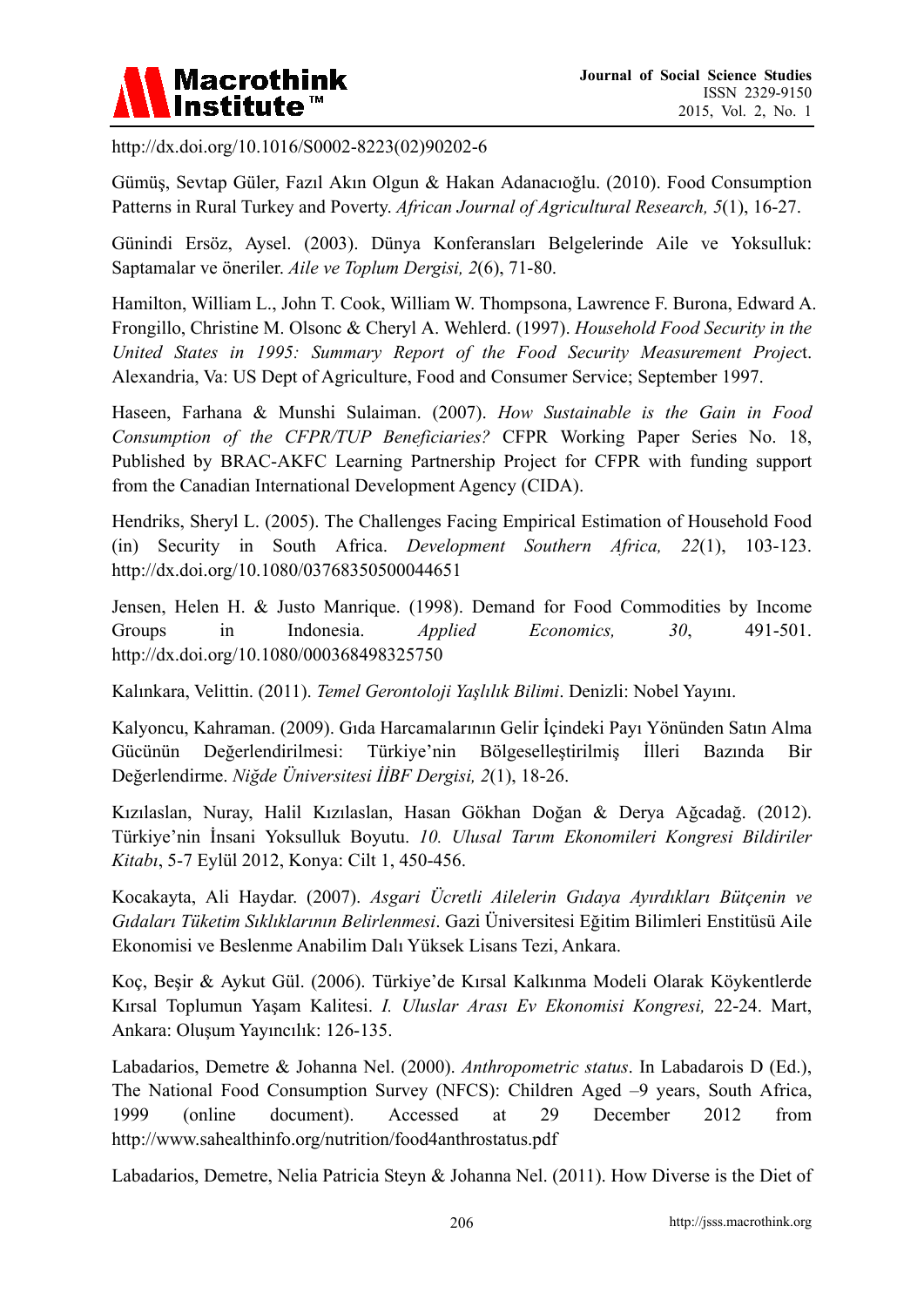

Adult South Africans? *Nutrition Journal, 10,* 33. http://dx.doi.org/10.1186/1475-2891-10-33

Melgar-Quinonez, Hugo R., Ana C. Zubieta, Barbara MkNelly, Anastase Nteziyaremye, Maria Filipinas D. Gerardo & Christopher Dunford. (2006). Household Food Insecurity and Food Expenditure in Bolivia, Burkina Faso, and the Philippines. *American Society for Nutrition, 136*(5), 1431-1437.

MuhasebeBlog. (2014). 2000-2014 Yılı Asgari Ücretleri ve Dolar Kurları.

Mukherjee, Amitava. (2010). Food Insecurities Faced by Women and Girl Children. *CAPSA-ESCAP Occasional Paper,* June: 1-19.

Oğuz, Cennet, Hüseyin Ergun, Mustafa Kan, Murat Küçükcongar, Arzu Kan & Emel Demiröz. (2012). Poverty in Agricultural and Rural Community; A Case Study from Konya, Turkey. *1st International Interdisciplinary Social Inquiry Conference*, 17-21. June 2012, Bursa: Uludağ University.

Oğuz, Cennet, Hüseyin Ergun, Murat Küçükcongar, Mustafa Kan, Arzu Kan & Emel Demiröz. (2012). Konya İli Tarım Havzalarında Tarım İşletmelerinin Sosyo-Ekonomik Yapısı, Arazi ve Gelir Dağılımı. *10. Ulusal Tarım Ekonomileri Kongresi Bildiriler Kitabı*, 5-7 Eylül 2012, Konya: Selçuk Üniversitesi: 657-666.

Öztürk, Mustafa & Başak Işıl Çetin. (2009). Dünyada ve Türkiye'de Yoksulluk ve Kadınlar. *Journal of Yasar University,* 3(11), 2661-2698.

Rose, Donald. (1999). Economic Determinants and Dietary Consequences of Food Insecurity in the United States. *American Society for Nutritional Sciences, 129*(2), 517-520.

Sallan-Gül, Songül. (2002). "Türkiye'de Yoksulluk ve Yoksullukla Mücadelenin Sosyolojik Boyutları: Göreliden Mutlak Yoksulluğa", *Yoksulluk, Şiddet ve İnsan Hakları*. (Editör: Yasemin Özdek), 1. Baskı, Ankara: TODAİE Yayını.

Saner, Gamze, Figen Çukur & Simge Saner. (2012). Küreselleşme, Yoksulluk ve Tarım. *10. Ulusal Tarım Ekonomileri Kongresi Bildiriler Kitabı*, 5-7 Eylül 2012, Konya: Cilt 1: 493-498.

Sahn, David E. & David C. Stifel. (2000). Poverty Comparisons Over Time and Across Countries in Africa. *World Development, 28*(12), 2123-2155. http://dx.doi.org/10.1016/S0305-750X(00)00075-9

Sharafkhani, Rahim, Saeed Dastgiri, Rasool Gharaaghaji, Saeed Ghavamzadeh & Alireza Didarloo. (2010). The Role of Household Structure on The Prevalence of Food Insecurity. *European Journal of General Medicine, 7*(4), 385-388.

Swindale, Anne & Paula Bilinsky. (2006). Development of a Universally Applicable Household Food Insecurity Measurement Tool: Process, Current Status, and Outstanding Issues. *American Society for Nutrition, 136*(5), 1449-1452.

TZOB (Türkiye Ziraat Odaları Birliği). (2008). *Türkiye Kırmızı Et Sektör Değerlendirmesi 2008 Yılı ve Sonrası Beklentiler*. Ankara: Türkiye Ziraat Odaları Birliği Yayını.